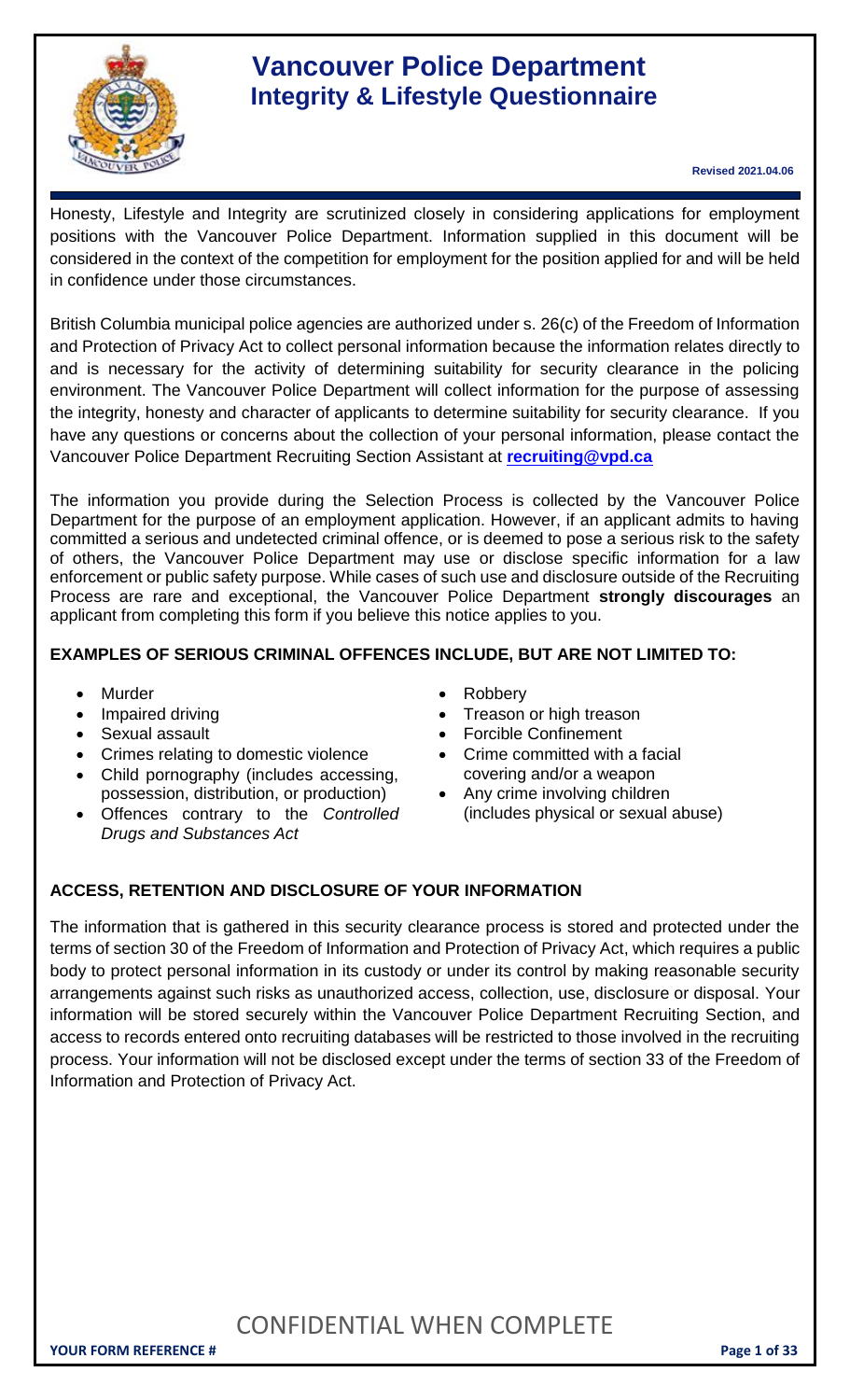|                                                              | <b>Vancouver Police Department</b><br><b>Integrity &amp; Lifestyle Questionnaire</b>                                                                                                                                                                                                                                                                                                                                                                                                                                                                                                       |
|--------------------------------------------------------------|--------------------------------------------------------------------------------------------------------------------------------------------------------------------------------------------------------------------------------------------------------------------------------------------------------------------------------------------------------------------------------------------------------------------------------------------------------------------------------------------------------------------------------------------------------------------------------------------|
|                                                              | ADMINISTRATIVE FILE: _______________                                                                                                                                                                                                                                                                                                                                                                                                                                                                                                                                                       |
| <b>POLICE CONSTABLE</b>                                      | <b>SPECIAL MUNICIPAL CONSTABLE</b>                                                                                                                                                                                                                                                                                                                                                                                                                                                                                                                                                         |
| <u> 1980 - Johann Barbara, martxa a</u><br><b>SURNAME:</b>   | <b>GIVEN NAME(S):</b>                                                                                                                                                                                                                                                                                                                                                                                                                                                                                                                                                                      |
| <b>DATE OF BIRTH:</b><br>YY-MMM-DD                           | <b>DATE OF SUBMISSION:</b><br><u> 1980 - Andrea Andrew Maria (h. 1980).</u>                                                                                                                                                                                                                                                                                                                                                                                                                                                                                                                |
|                                                              | Please follow the instruction below carefully. Incomplete or illegible questionnaires will not be reviewed.                                                                                                                                                                                                                                                                                                                                                                                                                                                                                |
| in the first space is sufficient.                            | 1. All questions must be answered. Incomplete questionnaires will not be processed. If a question is<br>not applicable use "N/A" in the appropriate space. If an entire section is not applicable, one "N/A"                                                                                                                                                                                                                                                                                                                                                                               |
| beside.                                                      | 2. Fill the form out by hand, use black ink and ensure your writing/printing is legible. If you make an<br>error, do not use white-out. Place a single line through the error and write the correction above or                                                                                                                                                                                                                                                                                                                                                                            |
| 3. Date format should follow YY-MMM-DD [10-JAN-31].<br>Form. | 4. When answering questions with a yes/no box, please place an "X" in the box you wish to select.<br>We are aware that some questions are duplicates of questions asked of you in the Application                                                                                                                                                                                                                                                                                                                                                                                          |
| no gaps in dates.                                            | 5. Unless otherwise instructed, list items in chronological order beginning with the most recent. Leave                                                                                                                                                                                                                                                                                                                                                                                                                                                                                    |
| paperclips or a binder clip if you wish.                     | 6. If extra space is required to answer questions, DO NOT WRITE ON THE BACK/FLIP SIDE OF<br>ANY PAGES. Simply photocopy another page of the document and continue answering the<br>questions or insert a blank page and continue answering your question. Be sure you include the<br>question number you are continuing to answer and edit the inserted page number. For example,<br>if you reprinted page 8 then indicate on that page or the inserted page that it is page 8-A.<br>7. Please do not staple or put the application form in a binder, cover or page protector. You may use |
|                                                              | 8. The questionnaire must be signed, dated and delivered in a sealed envelope marked<br>CONFIDENTIAL or mailed, along with your initial application package, to the:                                                                                                                                                                                                                                                                                                                                                                                                                       |
|                                                              | <b>Vancouver Police Department</b><br><b>Attn: Recruiting Unit</b><br>2120 Cambie Street,<br>Vancouver, B.C.,<br><b>V5Z 4N6</b>                                                                                                                                                                                                                                                                                                                                                                                                                                                            |
|                                                              |                                                                                                                                                                                                                                                                                                                                                                                                                                                                                                                                                                                            |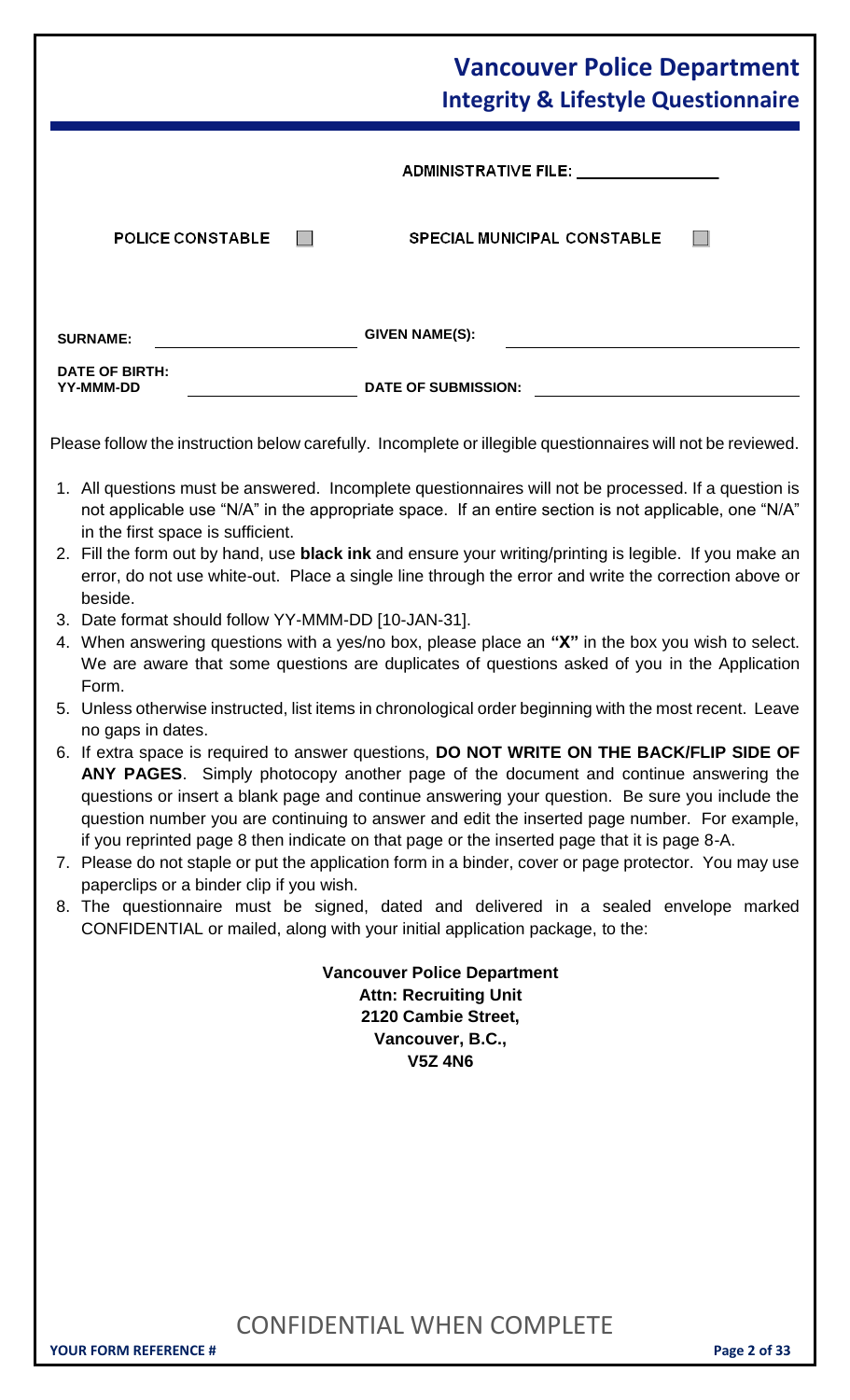#### **DECLARATION, ACKNOWLEDGMENT AND CONSENT**

**Should you have any questions concerning what you have read in the preceding pages please contact the Vancouver Police Recruiting Unit Section Assistant to clarify before proceeding any further.** 

- I, the undersigned, have read and understand the information and notices on the previous pages of this Questionnaire.
- I complete this Integrity Lifestyle Questionnaire voluntarily, based on my desire to pursue employment or volunteer opportunity with the Vancouver Police Department.
- I declare that I will provide, in this form, information that is up-to-date, accurate, complete, and honest, to the best of my knowledge and belief.
- I understand that I may amend my answer(s) to any question(s) in the Questionnaire at any time prior to the scheduled date for a polygraph examination by contacting the Recruiting Section.
- I understand that I do not have to include any information in this Questionnaire that relates to a conviction for which a pardon has been received, or a conviction that was processed pursuant to the *Young Offenders Act* or the *Youth Criminal Justice Act*.
- I understand that the information provided in this Questionnaire may affect my possibilities for any other employment with, or at, the Vancouver Police Department at any time in the future, and/or where applicable, may affect my current employment with, or work at, the Vancouver Police Department.
- I understand that if I admit in this Questionnaire or at polygraph examination to having committed one or a number of serious criminal offence(s), actions may be taken which could lead, ultimately, to the imposition of a sentence.
- I understand that if in light of the answers provided in this Questionnaire, I am deemed to pose a serious risk to the safety of others; actions may be taken which could lead, ultimately, to the imposition of a sentence.
- I consent to my personal information being collected, used and disclosed for the purposes identified on the foregoing pages.

**NAME OF APPLICANT [PLEASE PRINT] DATE OF APPLICATION [YY-MMM-DD]** 

**APPLICANT SIGNATURE**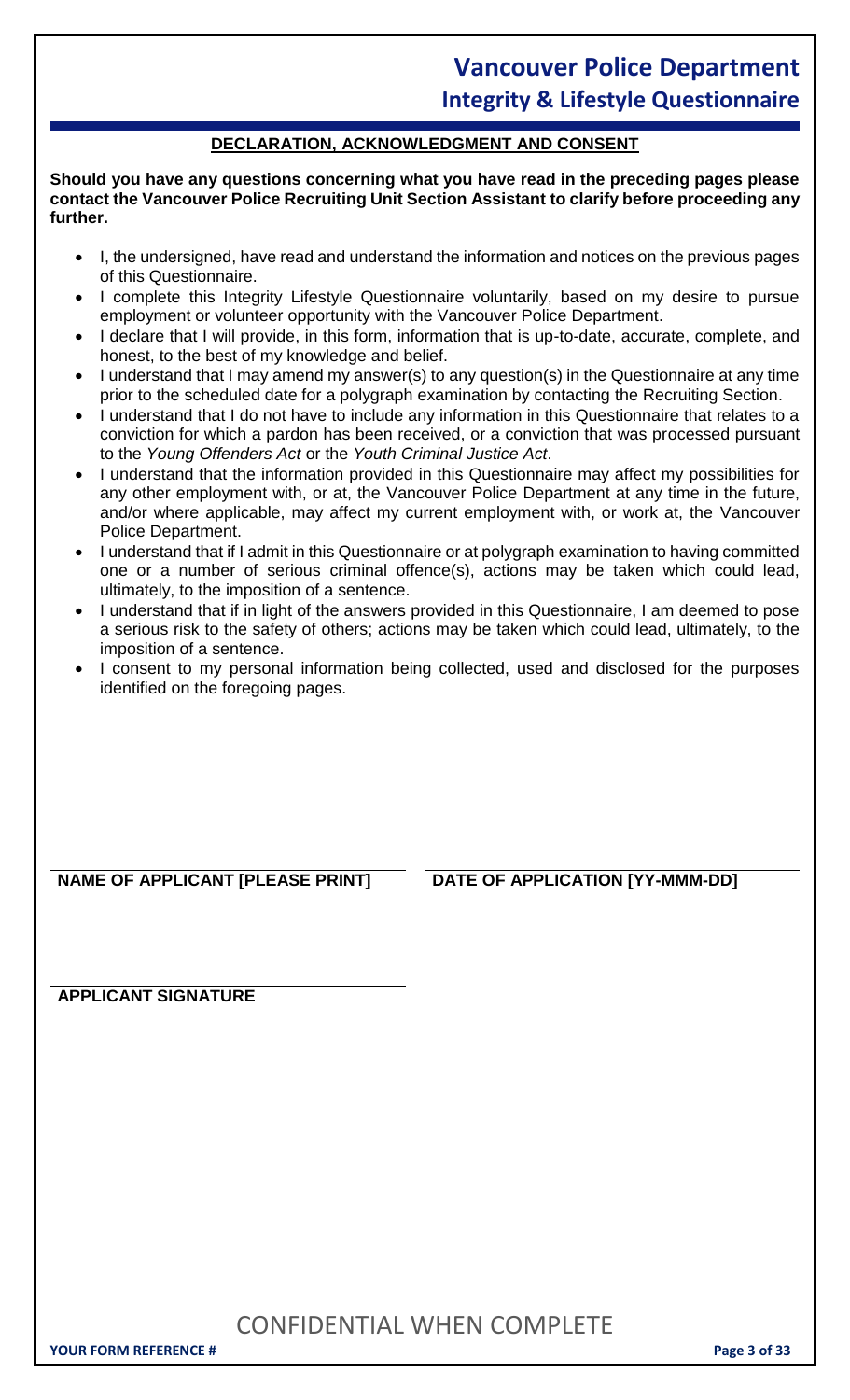|                                                                                                                 | <b>PERSONAL INFORMATION</b>  |                                                                                                                                                                                                                             |
|-----------------------------------------------------------------------------------------------------------------|------------------------------|-----------------------------------------------------------------------------------------------------------------------------------------------------------------------------------------------------------------------------|
| <b>SURNAME:</b>                                                                                                 |                              | GIVEN:                                                                                                                                                                                                                      |
| <b>MAIDEN NAME:</b>                                                                                             |                              | <b>MIDDLE NAME:</b>                                                                                                                                                                                                         |
| HAVE YOU EVER CHANGED YOUR NAME?                                                                                |                              | $\neg$ YES $\neg$ NO                                                                                                                                                                                                        |
| DETAILS: University Property of the University Property of the University Property of the University Property I |                              |                                                                                                                                                                                                                             |
| DATE OF BIRTH:                                                                                                  |                              | AGE:                                                                                                                                                                                                                        |
| PLACE OF BIRTH:                                                                                                 |                              |                                                                                                                                                                                                                             |
| CITIZENSHIP:                                                                                                    |                              |                                                                                                                                                                                                                             |
|                                                                                                                 |                              | IF CANADIAN BY NATURALIZATION PROVIDE DATE, CERTIFICATE NUMBER AND PLACE OF ISSUE:                                                                                                                                          |
| <b>ADDRESS:</b>                                                                                                 |                              |                                                                                                                                                                                                                             |
| CITY:                                                                                                           | <b>PROVINCE:</b>             | <b>POSTAL CODE:</b>                                                                                                                                                                                                         |
| <b>SOCIAL INSURANCE NUMBER:</b>                                                                                 |                              |                                                                                                                                                                                                                             |
| BCDL:                                                                                                           |                              | PHONE (HOME):                                                                                                                                                                                                               |
| PHONE (CELL):                                                                                                   |                              | PHONE (BUSINESS):                                                                                                                                                                                                           |
| EMAIL:                                                                                                          |                              |                                                                                                                                                                                                                             |
| <b>ADDITIONAL EMAIL ADDRESSES:</b>                                                                              |                              |                                                                                                                                                                                                                             |
| <b>MARITAL STATUS:</b>                                                                                          |                              | DATE OF MARRIAGE (If Applicable):                                                                                                                                                                                           |
| <b>EMERGENCY CONTACT:</b>                                                                                       |                              | <b>RELATIONSHIP:</b>                                                                                                                                                                                                        |
| <b>CONTACT NUMBER:</b>                                                                                          |                              |                                                                                                                                                                                                                             |
|                                                                                                                 |                              | and the control of the control of the control of the control of the control of the control of the control of the                                                                                                            |
|                                                                                                                 | <b>OTHER POLICE AGENCIES</b> |                                                                                                                                                                                                                             |
| agencies such as Military Police, Customs, Sheriffs, Corrections, Conservation Officer, CSIS etc.               |                              | List ALL police agencies where you have ever applied. Photocopy this sheet if you require more space. Include<br>law enforcement agencies you have applied to either as a civilian or sworn member. Include law enforcement |
|                                                                                                                 |                              | Police Organization: ___________________________________Date of Submission: _________________________________                                                                                                               |
|                                                                                                                 |                              |                                                                                                                                                                                                                             |
|                                                                                                                 |                              |                                                                                                                                                                                                                             |
| If removed from process, State the reason you believe you were removed.                                         |                              |                                                                                                                                                                                                                             |
|                                                                                                                 |                              | Police Organization: ___________________________________Date of Submission: _________________________________                                                                                                               |
|                                                                                                                 |                              |                                                                                                                                                                                                                             |
|                                                                                                                 |                              |                                                                                                                                                                                                                             |
| If removed from process, State the reason you believe you were removed.                                         |                              |                                                                                                                                                                                                                             |
|                                                                                                                 |                              |                                                                                                                                                                                                                             |
| <b>YOUR FORM REFERENCE #</b>                                                                                    |                              | <b>CONFIDENTIAL WHEN COMPLETE</b><br>Page 4 of 33                                                                                                                                                                           |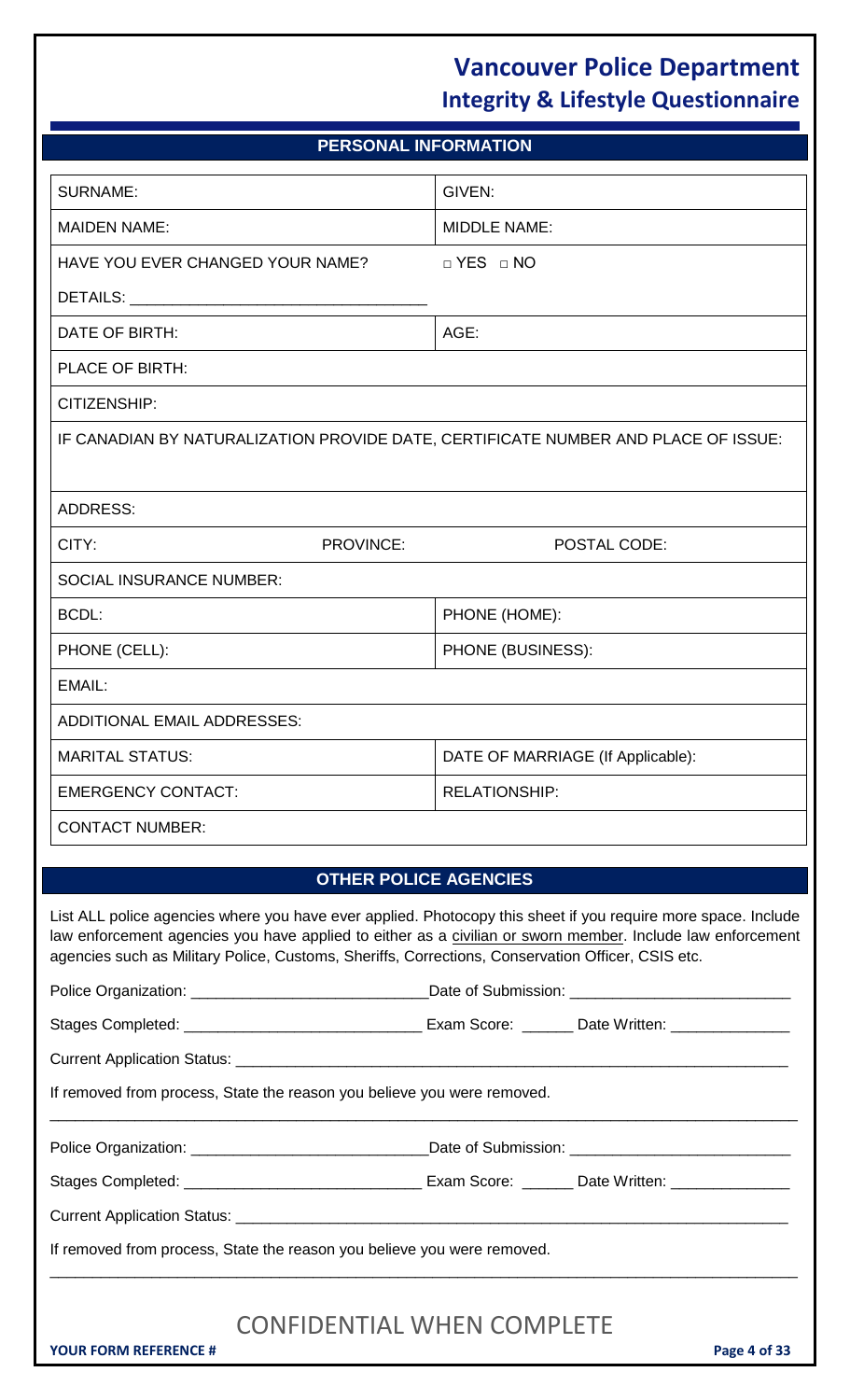| <b>FAMILY</b> |                                                      |                                                                                                                                                                       |  |  |  |
|---------------|------------------------------------------------------|-----------------------------------------------------------------------------------------------------------------------------------------------------------------------|--|--|--|
| 1.            | <b>PARTNER INFORMATION (include dating partner)</b>  |                                                                                                                                                                       |  |  |  |
|               | Relationship: (i.e. Spouse, Girlfriend /             |                                                                                                                                                                       |  |  |  |
|               | Boyfriend, Common-law)                               |                                                                                                                                                                       |  |  |  |
|               | Surname:                                             | Given:                                                                                                                                                                |  |  |  |
|               | Middle Name(s):                                      | Maiden Name:                                                                                                                                                          |  |  |  |
|               | Date of Birth:<br>Address:                           | Place of Birth:                                                                                                                                                       |  |  |  |
|               | Home Phone:                                          | Email:                                                                                                                                                                |  |  |  |
|               | Cell Phone:                                          | <b>Business Phone:</b>                                                                                                                                                |  |  |  |
|               | Employer:                                            | Occupation:                                                                                                                                                           |  |  |  |
|               | Employer's Address:                                  |                                                                                                                                                                       |  |  |  |
|               | Employer's Phone:<br>Present status of relationship: | If separated or divorced, give present name and address of former spouse(s):<br>To what degree do you support your separated or divorced spouse(s) and/or child(ren)? |  |  |  |
|               | <b>DEPENDANTS</b>                                    |                                                                                                                                                                       |  |  |  |
| 2.            | Relationship: (i.e. Son, daughter, step-child)       |                                                                                                                                                                       |  |  |  |
|               | Surname:                                             | Given:                                                                                                                                                                |  |  |  |
|               | Middle Name(s):                                      |                                                                                                                                                                       |  |  |  |
|               | Date of Birth:                                       | Place of Birth:                                                                                                                                                       |  |  |  |
|               | Address:                                             |                                                                                                                                                                       |  |  |  |
|               | Home Phone:                                          |                                                                                                                                                                       |  |  |  |
|               | Cell Phone:                                          |                                                                                                                                                                       |  |  |  |
| 3.            | Relationship: (i.e. Son, daughter, step-child)       |                                                                                                                                                                       |  |  |  |
|               | Surname:                                             |                                                                                                                                                                       |  |  |  |
|               | Middle Name(s):                                      | Given:                                                                                                                                                                |  |  |  |
|               | Date of Birth:                                       |                                                                                                                                                                       |  |  |  |
|               | Address:                                             |                                                                                                                                                                       |  |  |  |
|               | Home Phone:                                          |                                                                                                                                                                       |  |  |  |
|               | Cell Phone                                           |                                                                                                                                                                       |  |  |  |
|               |                                                      |                                                                                                                                                                       |  |  |  |
| 4.            | Relationship: (i.e. Son, daughter, step-child)       |                                                                                                                                                                       |  |  |  |
|               | Surname:                                             | Given:                                                                                                                                                                |  |  |  |
|               | Middle Name(s):                                      |                                                                                                                                                                       |  |  |  |
|               | Date of Birth:                                       |                                                                                                                                                                       |  |  |  |
|               | Address:                                             |                                                                                                                                                                       |  |  |  |
|               | Home Phone:                                          |                                                                                                                                                                       |  |  |  |
|               | Cell Phone:                                          |                                                                                                                                                                       |  |  |  |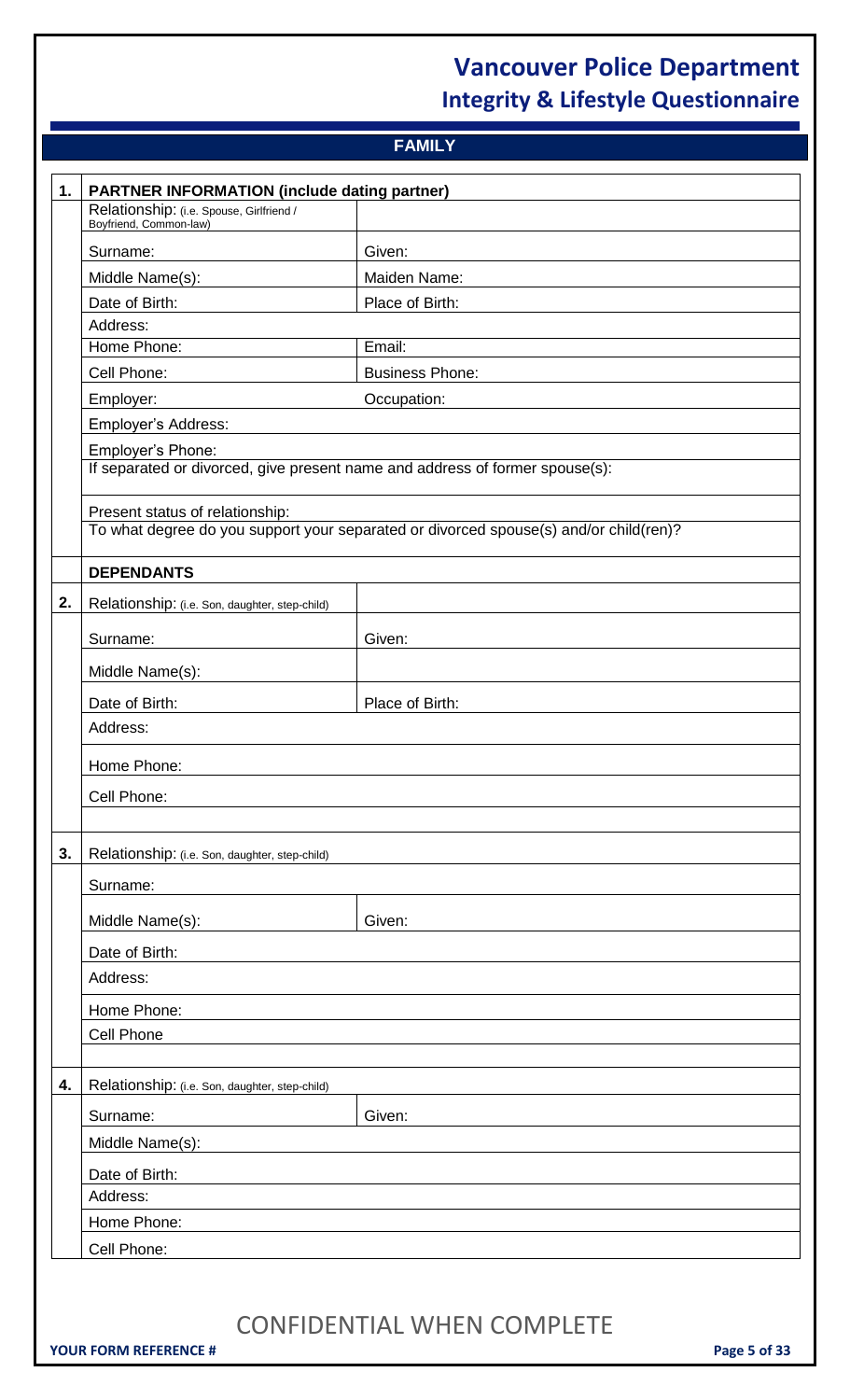|          |                                                    |                                                     | <b>FAMILY</b> |                         |
|----------|----------------------------------------------------|-----------------------------------------------------|---------------|-------------------------|
| 5.       | Father:                                            | Natural                                             | Adoptive      | Step-parent             |
|          |                                                    |                                                     |               |                         |
|          | Surname:                                           |                                                     | Given:        |                         |
|          | Middle Name(s):<br>Date of Birth:                  |                                                     |               |                         |
|          | Address:                                           |                                                     |               |                         |
|          |                                                    |                                                     |               |                         |
|          | Home Phone<br>Cell Phone:                          |                                                     | Email:        |                         |
|          | If deceased, cause and year of death:              |                                                     |               |                         |
|          | Employer:                                          |                                                     |               |                         |
|          | Employer's phone:                                  |                                                     |               |                         |
|          | Occupation:                                        |                                                     |               |                         |
|          |                                                    |                                                     |               |                         |
| 6.       | <b>Mother:</b>                                     | Natural                                             | Adoptive      | Step-parent             |
|          | Surname:                                           |                                                     | Given:        |                         |
|          | Middle Name(s):                                    |                                                     |               |                         |
|          | Date of Birth:                                     |                                                     |               |                         |
|          | Address:                                           |                                                     |               |                         |
|          | Home Phone                                         |                                                     |               |                         |
|          | Cell Phone:                                        |                                                     | Email:        |                         |
|          | If deceased, cause and year of death:<br>Employer: |                                                     |               |                         |
|          | Employer's phone:<br>Occupation:                   |                                                     |               |                         |
|          |                                                    | <b>Additional Significant Family Relationships:</b> | Adoptive      | Step-parent<br>Deceased |
|          | Surname:                                           |                                                     | Given:        |                         |
|          | Middle Name(s):                                    |                                                     |               |                         |
|          | Date of Birth:                                     |                                                     |               |                         |
|          | Address:                                           |                                                     |               |                         |
|          | Home Phone:                                        |                                                     | Cell Phone:   |                         |
|          | Email:                                             |                                                     |               |                         |
|          | Employer:                                          |                                                     |               |                         |
|          | Employer's Telephone:                              |                                                     |               |                         |
|          | Occupation:                                        |                                                     |               |                         |
|          | SIBLING(S)                                         |                                                     |               |                         |
|          | Relationship (i.e. Brother, sister, step-sibling)  |                                                     |               |                         |
|          | Surname:                                           |                                                     | Given:        |                         |
|          | Middle Name(s):                                    |                                                     |               |                         |
| 7.<br>8. | Date of Birth:                                     |                                                     |               |                         |
|          | If deceased, cause and year of death:              |                                                     |               |                         |
|          | Address:<br>Home Phone:                            |                                                     |               |                         |
|          | Cell Phone:                                        |                                                     |               |                         |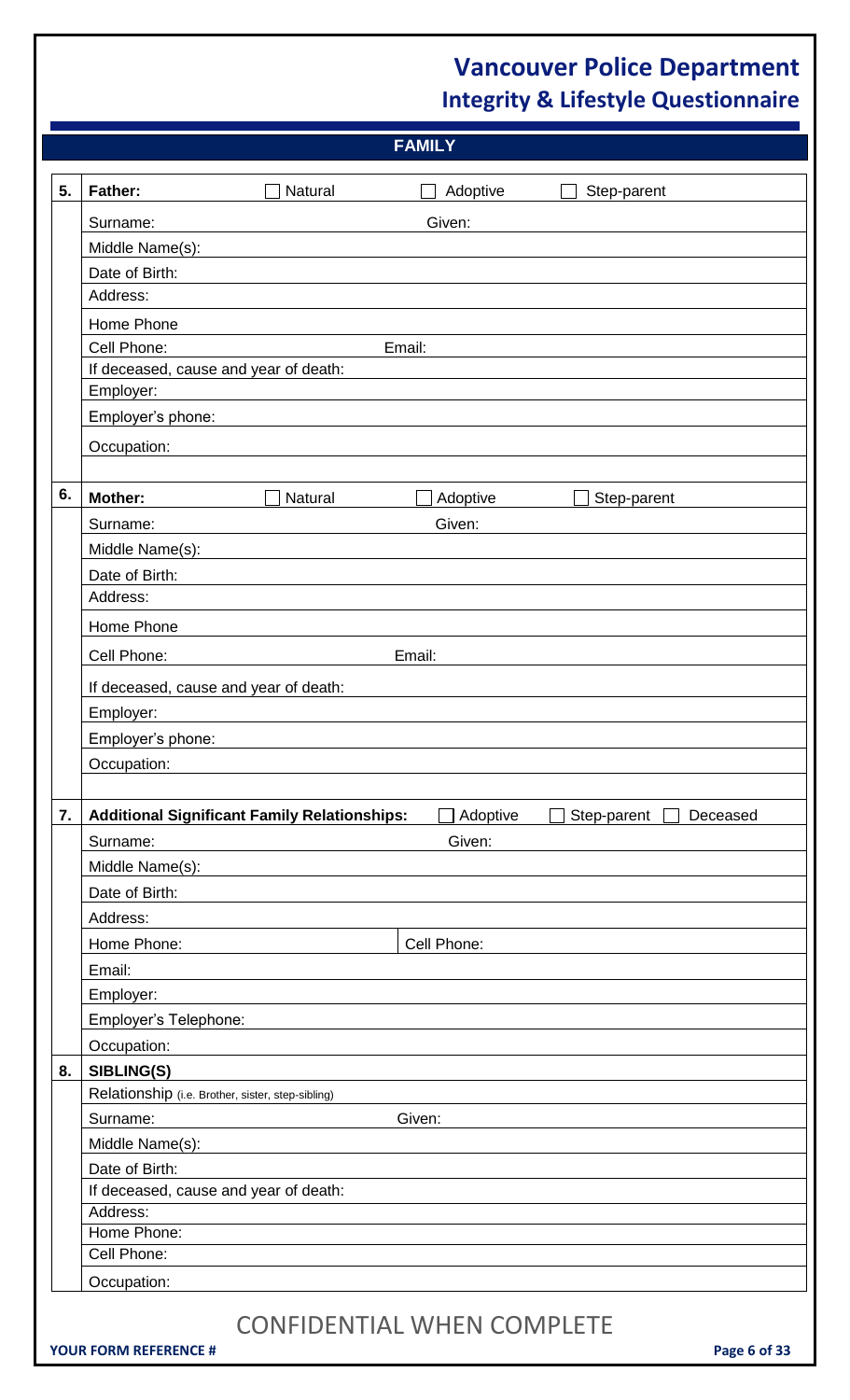| 9. | Relationship: (i.e. Brother, sister, step-sibling) |        |
|----|----------------------------------------------------|--------|
|    | Surname:                                           | Given: |
|    | Middle Name(s):                                    |        |
|    | Date of Birth:                                     |        |
|    | If deceased, cause and year of death:              |        |
|    | Address:                                           |        |
|    | Home Phone:                                        |        |
|    | Cell Phone:                                        |        |
|    | Occupation:                                        |        |

#### **RESIDENCES**

In chronological order, list your places of residence for the past five years, starting with the most recent.

| 1. | From:    | To:                                                                 |
|----|----------|---------------------------------------------------------------------|
|    |          |                                                                     |
|    | Address: |                                                                     |
| 2. | From:    | To:                                                                 |
|    |          |                                                                     |
|    | Address: |                                                                     |
| 3. | From:    | To:                                                                 |
|    |          |                                                                     |
|    | Address: |                                                                     |
| 4. | From:    | To:                                                                 |
|    |          |                                                                     |
|    | Address: |                                                                     |
| 5. | From:    | To:                                                                 |
|    |          |                                                                     |
|    | Address: |                                                                     |
|    |          |                                                                     |
|    |          |                                                                     |
|    |          | List residences outside of Canada where you have lived as an adult. |
|    |          |                                                                     |
| 1. | From:    | To:                                                                 |
|    |          |                                                                     |
|    | Address: |                                                                     |
| 2. | From:    | To:                                                                 |
|    |          |                                                                     |
|    | Address: |                                                                     |
|    |          |                                                                     |
|    |          |                                                                     |
|    |          |                                                                     |
|    |          |                                                                     |
|    |          |                                                                     |
|    |          |                                                                     |
|    |          |                                                                     |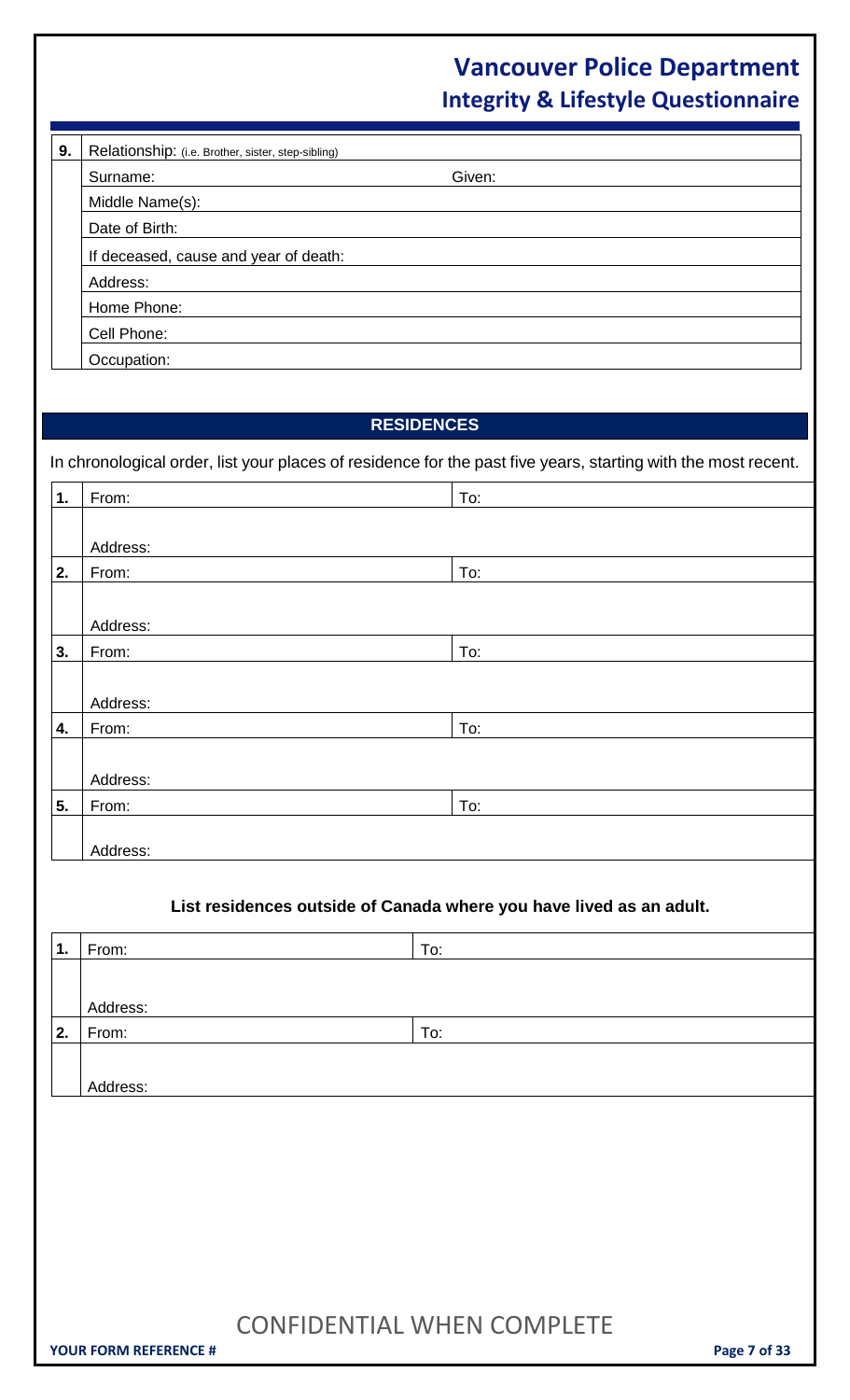| <b>EDUCATION</b> |  |  |
|------------------|--|--|
|                  |  |  |
|                  |  |  |

| 1. | From:                                      | To:                                                                                                                                                    |
|----|--------------------------------------------|--------------------------------------------------------------------------------------------------------------------------------------------------------|
|    | year/month<br>Name of Institution:         | year/month                                                                                                                                             |
|    | Address:                                   |                                                                                                                                                        |
|    |                                            | Province / State / Country                                                                                                                             |
|    | Last completed grade/term:                 |                                                                                                                                                        |
| 2. | From:                                      | To:                                                                                                                                                    |
|    | year/month                                 | year/month                                                                                                                                             |
|    | Name of Institution:<br>Address:           |                                                                                                                                                        |
|    |                                            | Province / State / Country                                                                                                                             |
|    | Last completed grade / term:               |                                                                                                                                                        |
|    | <b>POST-SECONDARY EDUCATION</b>            |                                                                                                                                                        |
|    | From:                                      | To:                                                                                                                                                    |
|    | year/month<br>Name of Institution:         | year/month                                                                                                                                             |
|    | <b>Credits Earned:</b>                     |                                                                                                                                                        |
|    |                                            | Province / State / Country                                                                                                                             |
|    | Certificate / Diploma<br>Program of Study: | Degree                                                                                                                                                 |
|    |                                            |                                                                                                                                                        |
|    | Last completed grade / term:               | GPA:                                                                                                                                                   |
|    | From:                                      | To:                                                                                                                                                    |
|    | year/month<br>Name of Institution:         | year/month                                                                                                                                             |
|    | <b>Credits Earned:</b>                     |                                                                                                                                                        |
|    |                                            | Province / State / Country                                                                                                                             |
|    | Certificate / Diploma                      | Degree                                                                                                                                                 |
|    | Program of Study:                          |                                                                                                                                                        |
|    | Last completed grade / term:               | GPA:                                                                                                                                                   |
|    |                                            | <b>EMPLOYMENT</b>                                                                                                                                      |
|    |                                            | Start with your most recent employer and include any part-time employment and any employment<br>while at school. Attach additional pages if necessary. |
|    | From:                                      | To:                                                                                                                                                    |
|    | year/month/day<br>Full-Time<br>Part-Time   | year/month/day<br>Seasonal Employment                                                                                                                  |
|    | Employer:                                  |                                                                                                                                                        |
|    | Employer's Address:                        |                                                                                                                                                        |
|    | Employer's Telephone:                      | Position:                                                                                                                                              |
|    | Previous Positions (within same company):  |                                                                                                                                                        |
|    | Supervisor's Name:                         | Supervisor's Title:                                                                                                                                    |
|    | Reason for leaving:                        |                                                                                                                                                        |
|    |                                            |                                                                                                                                                        |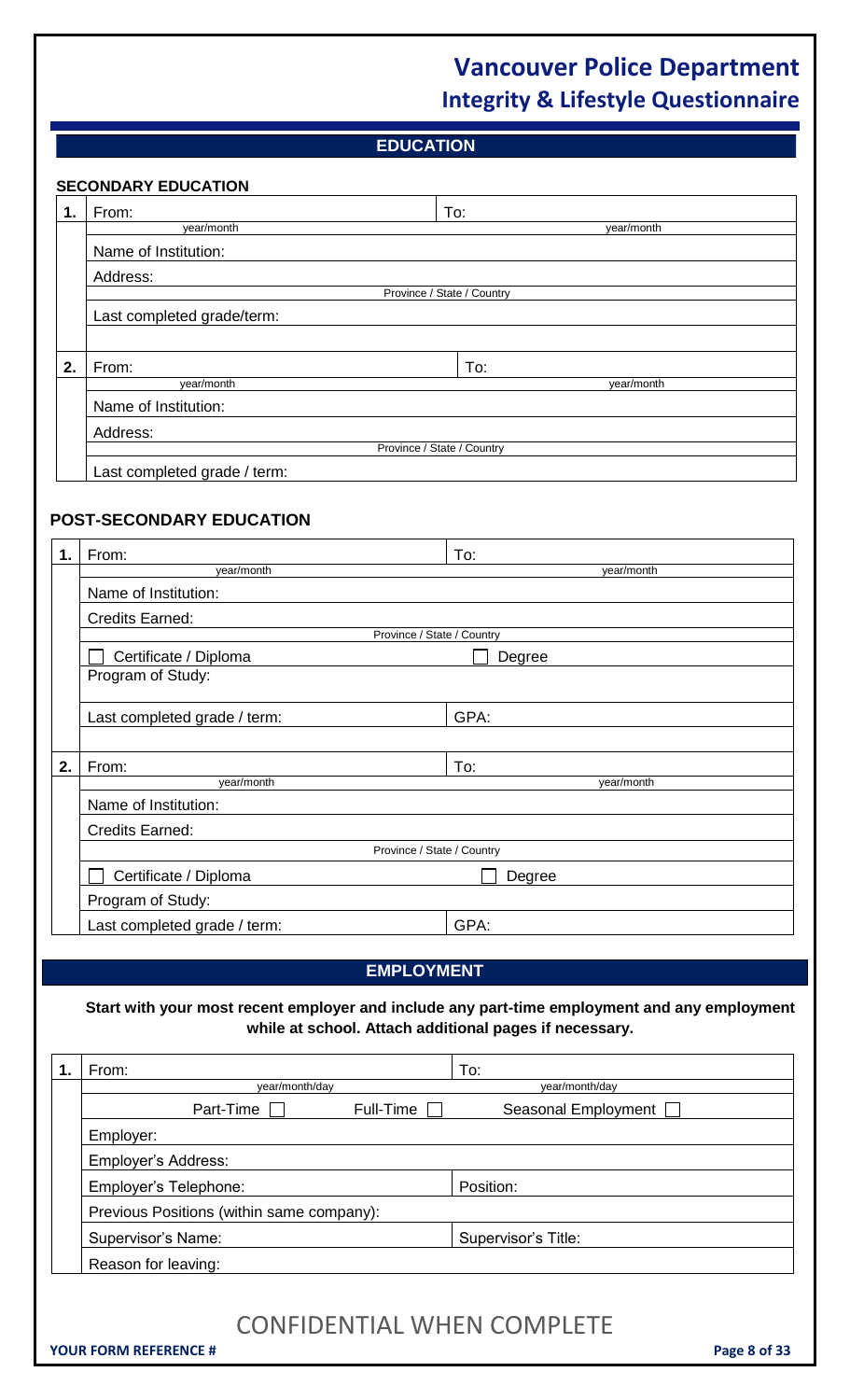|    | What do you like best about your present position?                                     |  |  |  |
|----|----------------------------------------------------------------------------------------|--|--|--|
|    |                                                                                        |  |  |  |
|    |                                                                                        |  |  |  |
|    | What do you like least about your present position?                                    |  |  |  |
|    |                                                                                        |  |  |  |
|    |                                                                                        |  |  |  |
|    | Proudest achievements:                                                                 |  |  |  |
|    |                                                                                        |  |  |  |
|    | <b>Biggest disappointments:</b>                                                        |  |  |  |
|    |                                                                                        |  |  |  |
|    | What would you change about your present position if you had the authority?            |  |  |  |
|    |                                                                                        |  |  |  |
|    | Do you object to us contacting your present employer at this time?<br>Yes<br><b>No</b> |  |  |  |
|    |                                                                                        |  |  |  |
| 2. | From:<br>To:                                                                           |  |  |  |
|    | year/month/day<br>year/month/day                                                       |  |  |  |
|    | Part-Time<br>Full-Time<br>Seasonal Employment                                          |  |  |  |
|    | Employer:                                                                              |  |  |  |
|    | Employer's Address:                                                                    |  |  |  |
|    | Employer's Telephone:<br>Position:                                                     |  |  |  |
|    | Previous Positions (within same company):                                              |  |  |  |
|    | Supervisor's Name:<br>Supervisor's Title:                                              |  |  |  |
|    | Reason for leaving:                                                                    |  |  |  |
|    |                                                                                        |  |  |  |
|    | What do you like best about your present position?                                     |  |  |  |
|    |                                                                                        |  |  |  |
|    |                                                                                        |  |  |  |
|    | What do you like least about your present position?                                    |  |  |  |
|    |                                                                                        |  |  |  |
|    |                                                                                        |  |  |  |
|    | Proudest achievements:                                                                 |  |  |  |
|    |                                                                                        |  |  |  |
|    | <b>Biggest disappointments:</b>                                                        |  |  |  |
|    |                                                                                        |  |  |  |
|    | What would you change about your present position if you had the authority?            |  |  |  |
|    |                                                                                        |  |  |  |
|    | Do you object to us contacting this employer at this time?<br><b>No</b><br>Yes         |  |  |  |
|    |                                                                                        |  |  |  |
| 3. | From:<br>To:                                                                           |  |  |  |
|    | year/month/day<br>year/month/day                                                       |  |  |  |
|    | Part-Time<br>Full-Time<br>Seasonal Employment                                          |  |  |  |
|    | Employer:                                                                              |  |  |  |
|    | Employer's Address:                                                                    |  |  |  |
|    | Position:<br>Employer's Telephone:                                                     |  |  |  |
|    | Previous Positions (within same company):                                              |  |  |  |
|    | Supervisor's Title:<br>Supervisor's Name:                                              |  |  |  |
|    | Reason for leaving:                                                                    |  |  |  |
|    |                                                                                        |  |  |  |
|    | <b>CONFIDENTIAL WHEN COMPLETE</b>                                                      |  |  |  |
|    | Page 9 of 33<br><b>YOUR FORM REFERENCE #</b>                                           |  |  |  |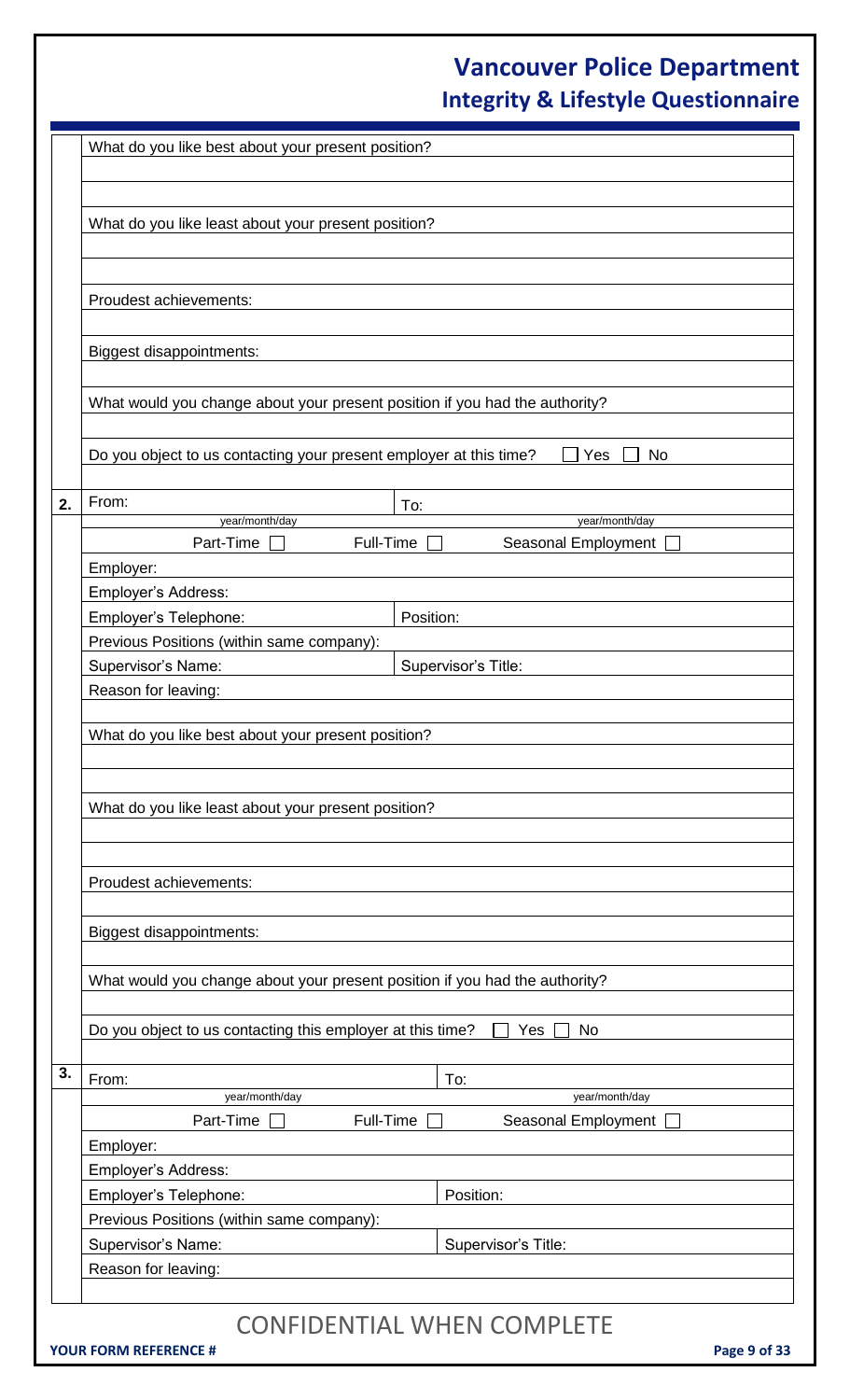What do you like best about your present position?

What do you like least about your present position?

Proudest achievements:

Biggest disappointments:

What would you change about your present position if you had the authority?

Do you object to us contacting this employer at this time?  $\Box$  Yes  $\Box$  No

#### **VOLUNTEER WORK**

**Start with your most recent volunteer work. Attach additional pages if necessary.**

| $\mathbf 1$ . | From:                                            | To:                 |  |  |  |
|---------------|--------------------------------------------------|---------------------|--|--|--|
|               | year/month/day                                   | year/month/day      |  |  |  |
|               | Organization:                                    |                     |  |  |  |
|               | Organization's Address:                          |                     |  |  |  |
|               | Telephone:                                       | Position:           |  |  |  |
|               | Previous Positions (within same organization):   |                     |  |  |  |
|               | Supervisor's Name:                               | Supervisor's Title: |  |  |  |
|               | Number of Shifts and Hours Per Week:             |                     |  |  |  |
|               | Reason for leaving:                              |                     |  |  |  |
|               |                                                  |                     |  |  |  |
|               | Hours Worked/ Week:                              |                     |  |  |  |
|               | Major assignments, challenges, responsibilities: |                     |  |  |  |
|               |                                                  |                     |  |  |  |
|               |                                                  |                     |  |  |  |
|               | What do you like best about your position?       |                     |  |  |  |
|               |                                                  |                     |  |  |  |
|               |                                                  |                     |  |  |  |
|               | What do you like least about your position?      |                     |  |  |  |
|               |                                                  |                     |  |  |  |
|               |                                                  |                     |  |  |  |
|               | Proudest achievements:                           |                     |  |  |  |
|               |                                                  |                     |  |  |  |
|               |                                                  |                     |  |  |  |
|               | <b>Biggest disappointments:</b>                  |                     |  |  |  |
|               |                                                  |                     |  |  |  |
|               |                                                  |                     |  |  |  |
|               | <b>CONFIDENTIAL WHEN COMPLETE</b>                |                     |  |  |  |
|               | Page 10 of 33<br><b>YOUR FORM REFERENCE #</b>    |                     |  |  |  |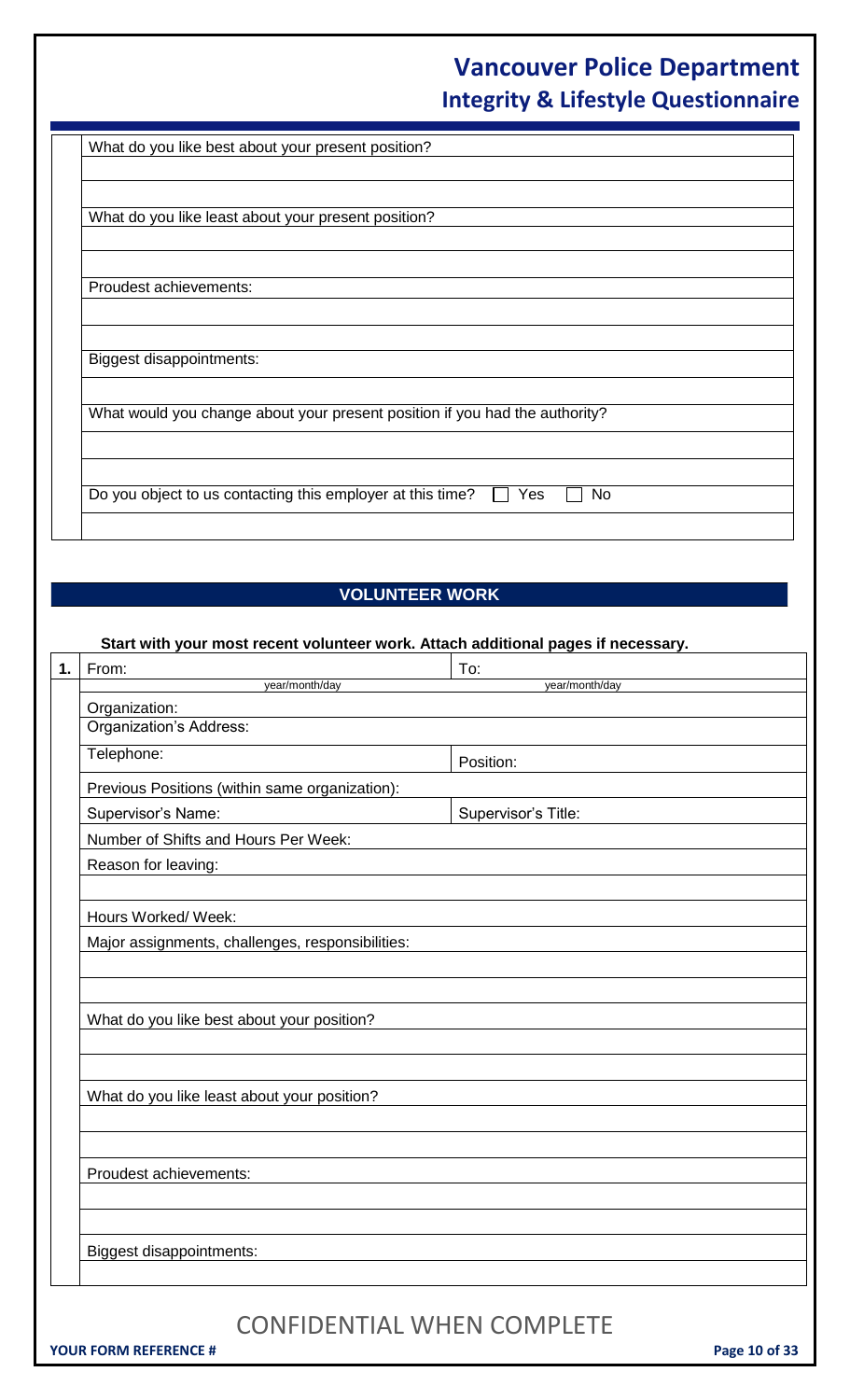| 2. | To:<br>From:                                     |
|----|--------------------------------------------------|
|    | year/month/day<br>year/month/day                 |
|    | Organization:                                    |
|    | <b>Organization's Address:</b>                   |
|    | Telephone:                                       |
|    | Previous Positions (within same organization):   |
|    | Supervisor's Name:                               |
|    | Number of Shifts and Hours Per Week:             |
|    | Reason for leaving:                              |
|    |                                                  |
|    | Hours Worked/Week:                               |
|    | Major assignments, challenges, responsibilities: |
|    |                                                  |
|    |                                                  |
|    | What do you like best about your position?       |
|    |                                                  |
|    |                                                  |
|    | What do you like least about your position?      |
|    |                                                  |
|    |                                                  |
|    | Proudest achievements:                           |
|    |                                                  |
|    |                                                  |
|    | Biggest disappointments:                         |
|    |                                                  |
|    |                                                  |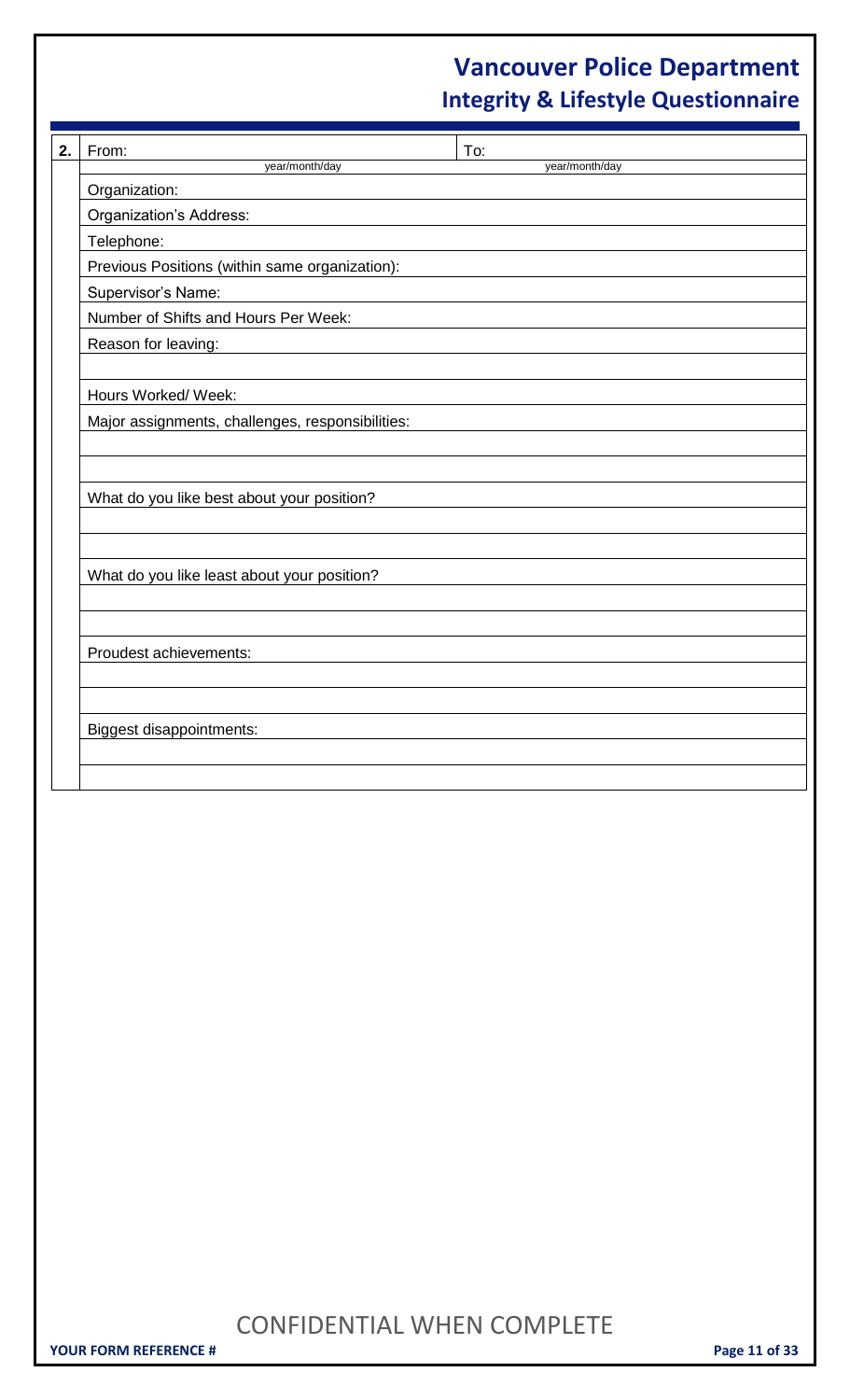| <b>SECTION ONE - ALL APPLICANTS</b>                                                                                                                                                                                                                                                                                                                                                                                                                   |                                                                                          |             |
|-------------------------------------------------------------------------------------------------------------------------------------------------------------------------------------------------------------------------------------------------------------------------------------------------------------------------------------------------------------------------------------------------------------------------------------------------------|------------------------------------------------------------------------------------------|-------------|
| <b>DRIVING INFORMATION</b>                                                                                                                                                                                                                                                                                                                                                                                                                            |                                                                                          |             |
| 1. List all driving offences for which you have ever received a ticket, including photo radar and out of province<br>[include the year of the ticket(s)]:                                                                                                                                                                                                                                                                                             |                                                                                          |             |
|                                                                                                                                                                                                                                                                                                                                                                                                                                                       |                                                                                          |             |
|                                                                                                                                                                                                                                                                                                                                                                                                                                                       |                                                                                          |             |
| <b>VPD NOTES:</b>                                                                                                                                                                                                                                                                                                                                                                                                                                     |                                                                                          |             |
| 2. Have you ever failed to appear in court in relation to a traffic violation?<br>Have you ever had a driver's license suspended or revoked?<br>Have you ever driven while under suspension, prohibition, or without a license?<br>Have you ever been refused automobile insurance or have had it cancelled or suspended?<br>Have you ever received a letter about too many tickets?<br>If yes, please provide details [when, where & circumstances]: | □ YES □ NO<br>$\sqcap$ YES<br>$\Box$ YES $\Box$ NO<br>$\Box$ YES $\Box$ NO<br>□ YES □ NO | $\Box$ NO   |
|                                                                                                                                                                                                                                                                                                                                                                                                                                                       |                                                                                          |             |
|                                                                                                                                                                                                                                                                                                                                                                                                                                                       |                                                                                          |             |
| <b>VPD NOTES:</b>                                                                                                                                                                                                                                                                                                                                                                                                                                     |                                                                                          |             |
| 3. Have you been involved in any motor vehicle accidents?<br>Have you ever received any insurance settlements resulting from a motor vehicle accident?<br>If yes, please provide details [when, where & circumstances] and indicate if you were at fault.                                                                                                                                                                                             | $\Box$ YES<br>$\Box$ YES $\Box$ NO                                                       | $\sqcap$ NO |
|                                                                                                                                                                                                                                                                                                                                                                                                                                                       |                                                                                          |             |
|                                                                                                                                                                                                                                                                                                                                                                                                                                                       |                                                                                          |             |
| <b>VPD NOTES:</b>                                                                                                                                                                                                                                                                                                                                                                                                                                     |                                                                                          |             |
| 4. Have you ever falsified, exaggerated, or lied about an insurance claim of any kind?<br>If yes, please provide details [when, where & circumstances]:                                                                                                                                                                                                                                                                                               | $\Box$ YES $\Box$ NO                                                                     |             |
|                                                                                                                                                                                                                                                                                                                                                                                                                                                       |                                                                                          |             |
|                                                                                                                                                                                                                                                                                                                                                                                                                                                       |                                                                                          |             |
| <b>VPD NOTES:</b>                                                                                                                                                                                                                                                                                                                                                                                                                                     |                                                                                          |             |
| 5. Have you ever been involved in a hit and run accident either as driver or a passenger – no matter how minor<br>the damage? If yes, please provide details [when, where & circumstances]:                                                                                                                                                                                                                                                           | $\Box$ YES $\Box$ NO                                                                     |             |
|                                                                                                                                                                                                                                                                                                                                                                                                                                                       |                                                                                          |             |
|                                                                                                                                                                                                                                                                                                                                                                                                                                                       |                                                                                          |             |
| <b>VPD NOTES:</b>                                                                                                                                                                                                                                                                                                                                                                                                                                     |                                                                                          |             |
|                                                                                                                                                                                                                                                                                                                                                                                                                                                       |                                                                                          |             |
|                                                                                                                                                                                                                                                                                                                                                                                                                                                       |                                                                                          |             |
|                                                                                                                                                                                                                                                                                                                                                                                                                                                       |                                                                                          |             |
|                                                                                                                                                                                                                                                                                                                                                                                                                                                       |                                                                                          |             |
| <b>CONFIDENTIAL WHEN COMPLETE</b>                                                                                                                                                                                                                                                                                                                                                                                                                     |                                                                                          |             |
| <b>YOUR FORM REFERENCE #</b>                                                                                                                                                                                                                                                                                                                                                                                                                          | Page 12 of 33                                                                            |             |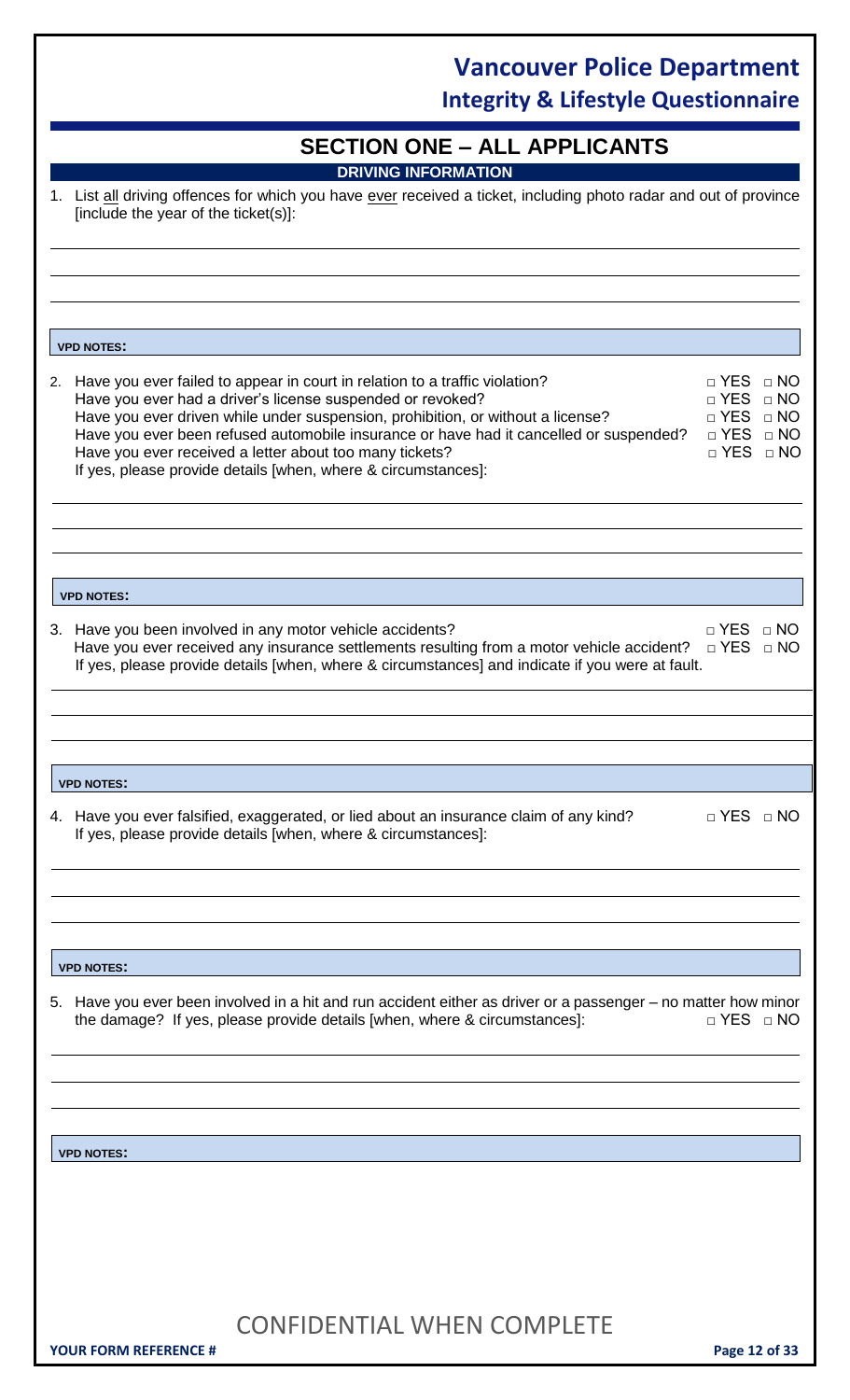|    | $m_{\rm s}$ and $\alpha$ and $m_{\rm s}$ and $m_{\rm s}$                                                                                                                                          |                      |               |
|----|---------------------------------------------------------------------------------------------------------------------------------------------------------------------------------------------------|----------------------|---------------|
| 6. | Have you ever deliberately left the scene of an accident?<br>If yes, please provide details [when, where & circumstances]:                                                                        |                      | □ YES □ NO    |
|    |                                                                                                                                                                                                   |                      |               |
|    |                                                                                                                                                                                                   |                      |               |
|    | <b>VPD NOTES:</b>                                                                                                                                                                                 |                      |               |
|    | <b>EDUCATION</b>                                                                                                                                                                                  |                      |               |
|    | 7. Have you cheated on an exam?<br>If yes, please provide details [when, where & circumstances]:                                                                                                  |                      | □ YES □ NO    |
|    |                                                                                                                                                                                                   |                      |               |
|    | <b>VPD NOTES:</b>                                                                                                                                                                                 |                      |               |
|    | 8. Have you plagiarized an essay or an academic piece of work?<br>If yes, please provide details [when, where & circumstances]:                                                                   | DYES DNO             |               |
|    |                                                                                                                                                                                                   |                      |               |
|    |                                                                                                                                                                                                   |                      |               |
|    | <b>VPD NOTES:</b>                                                                                                                                                                                 |                      |               |
|    | 9. Have you ever been suspended or formally reprimanded by an educational institution?<br>If yes, please provide details [when, where & circumstances, include academic suspensions]              | D YES D NO           |               |
|    |                                                                                                                                                                                                   |                      |               |
|    | <b>VPD NOTES:</b>                                                                                                                                                                                 |                      |               |
|    |                                                                                                                                                                                                   |                      |               |
|    | <b>EMPLOYMENT</b><br>10. Have you held any employment or volunteer work that you have not disclosed in this application<br>process? If yes, please provide details [when, where & circumstances]: | $\Box$ YES $\Box$ NO |               |
|    |                                                                                                                                                                                                   |                      |               |
|    | <b>VPD NOTES:</b>                                                                                                                                                                                 |                      |               |
|    | 11. Have you ever held employment under another name?<br>If yes, please provide details [name, when, where & circumstances]:                                                                      | DYES DNO             |               |
|    |                                                                                                                                                                                                   |                      |               |
|    | <b>VPD NOTES:</b>                                                                                                                                                                                 |                      |               |
|    | <b>CONFIDENTIAL WHEN COMPLETE</b><br>YOUR FORM REFERENCE #                                                                                                                                        |                      | Page 13 of 33 |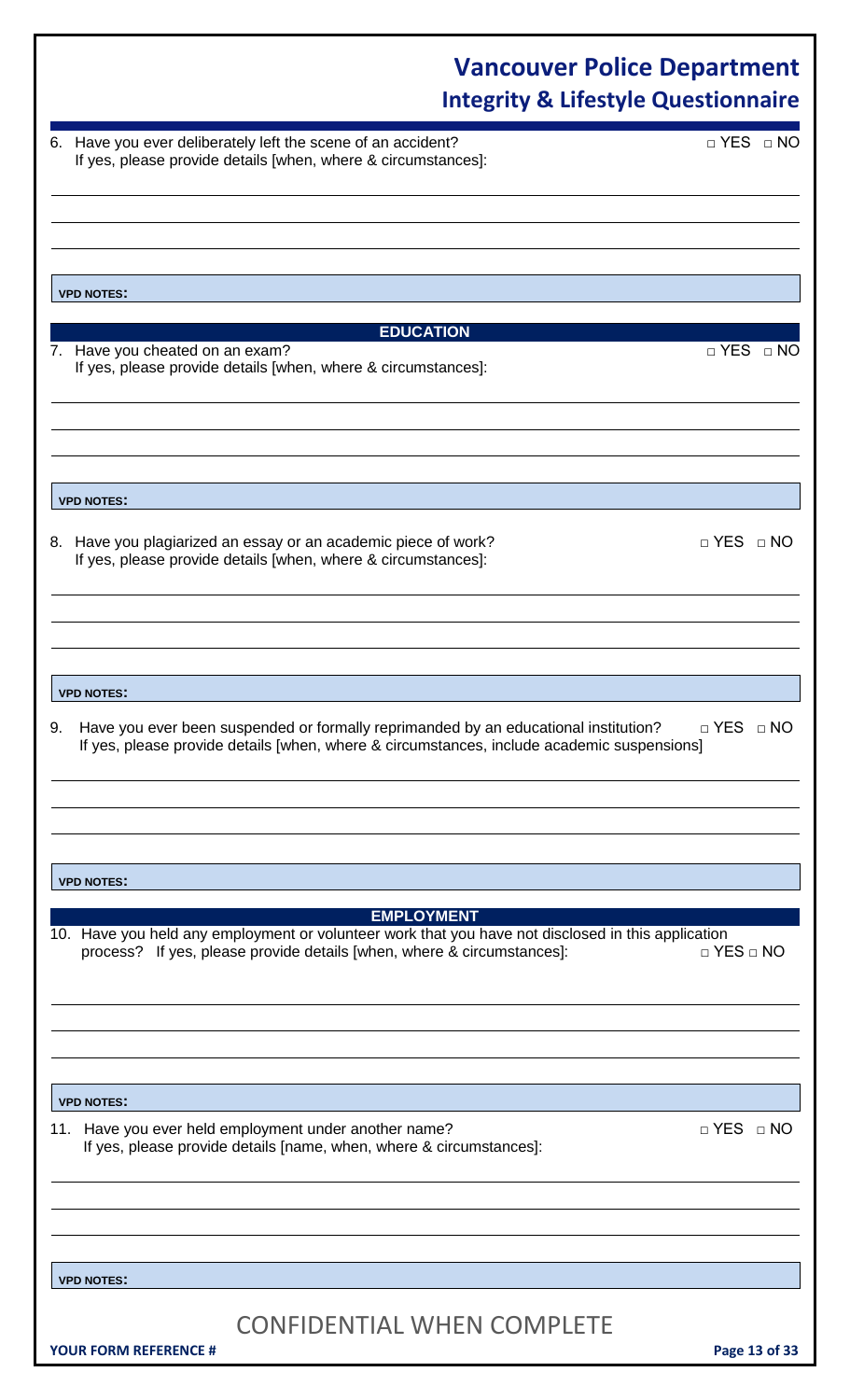| <b>Vancouver Police Department</b><br><b>Integrity &amp; Lifestyle Questionnaire</b>                                                                                                                                                                                                                                     |                                          |            |
|--------------------------------------------------------------------------------------------------------------------------------------------------------------------------------------------------------------------------------------------------------------------------------------------------------------------------|------------------------------------------|------------|
| 12. Have you ever been disciplined / documented for inappropriate behaviour at work?<br>If yes, please provide details [when, where & circumstances]:                                                                                                                                                                    | $\Box$ YES $\Box$ NO                     |            |
|                                                                                                                                                                                                                                                                                                                          |                                          |            |
| <b>VPD NOTES:</b>                                                                                                                                                                                                                                                                                                        |                                          |            |
| 13. Have you ever been unemployed for extended periods of time?<br>Have you collected employment insurance benefits or welfare?<br>Have you worked while on employment insurance or welfare and not reported your<br>full earnings?<br>If yes to any of the above, please provide details [when, where & circumstances]: | $\sqcap$ YES<br>□ YES □ NO<br>□ YES □ NO | $\Box$ NO  |
| 14. Have you ever been unable to work for extended periods of time due to an illness or injury? $\Box$ YES $\Box$ NO<br>If yes, please provide details [when, where & circumstances]:                                                                                                                                    |                                          |            |
|                                                                                                                                                                                                                                                                                                                          |                                          |            |
| <b>VPD NOTES:</b><br>15. Have you booked off sick when you have not been?<br>If yes, please provide details [how many times, why, when was the last time]:                                                                                                                                                               |                                          | □ YES □ NO |
|                                                                                                                                                                                                                                                                                                                          |                                          |            |
| <b>VPD NOTES:</b><br>16. Have you had problems with being late when you were a student or an employee?<br>If yes, please provide details [when, where & circumstances]                                                                                                                                                   |                                          | DYES DNO   |
|                                                                                                                                                                                                                                                                                                                          |                                          |            |
| <b>VPD NOTES:</b>                                                                                                                                                                                                                                                                                                        |                                          |            |
|                                                                                                                                                                                                                                                                                                                          |                                          |            |
|                                                                                                                                                                                                                                                                                                                          |                                          |            |
|                                                                                                                                                                                                                                                                                                                          |                                          |            |
| <b>CONFIDENTIAL WHEN COMPLETE</b>                                                                                                                                                                                                                                                                                        |                                          |            |

**YOUR FORM REFERENCE #** Page 14 of 33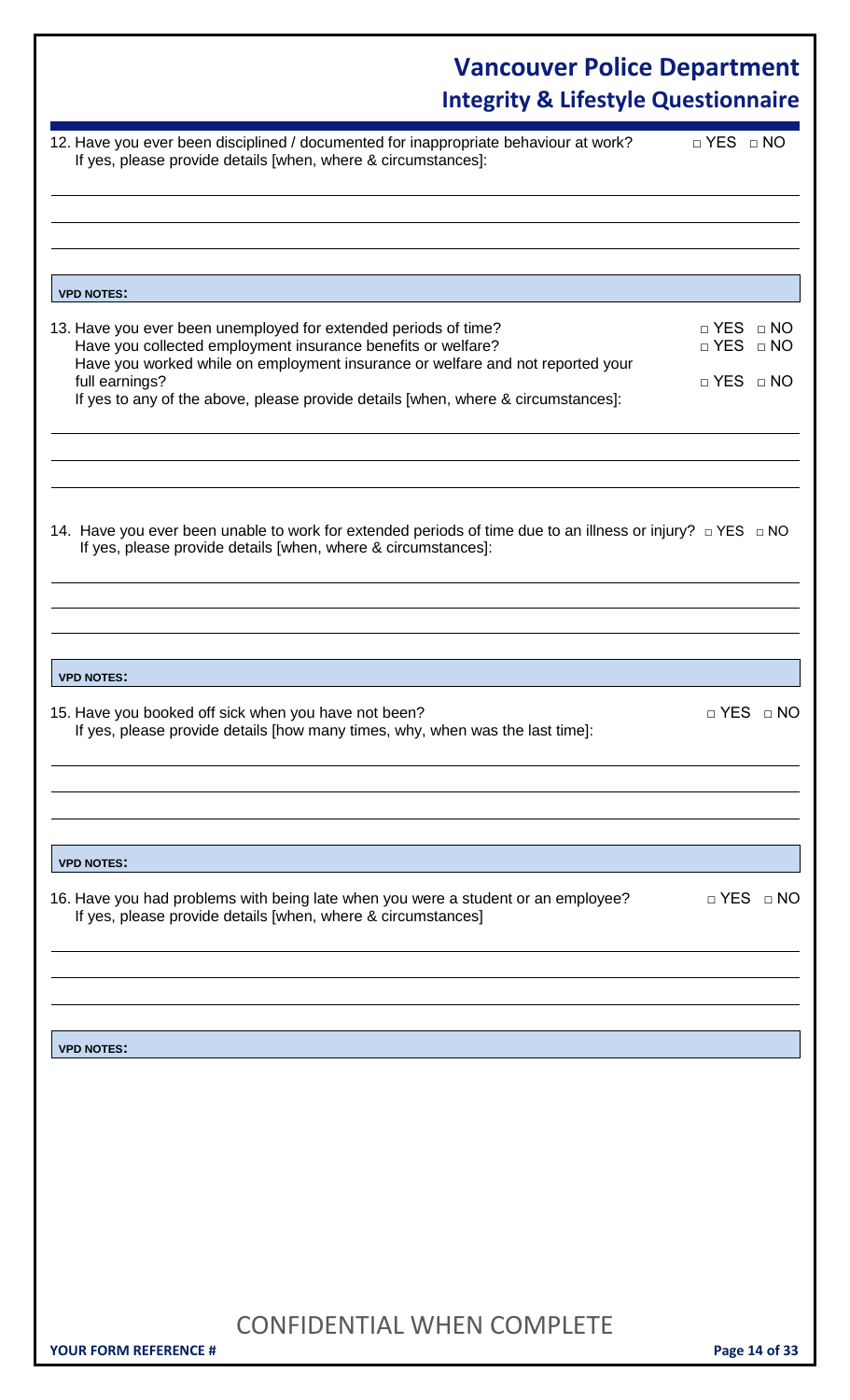#### **DRUGS & ALCOHOL**

17. Have you ever thought you were using, tested, sniffed, smoked, ingested, inhaled, injected, swallowed, attempted to use or experimented with any form of drug or substance such as but not limited to:

|                               | Indicate "Yes" or "No"               | # of Times Used | List range of usage                           |
|-------------------------------|--------------------------------------|-----------------|-----------------------------------------------|
|                               |                                      |                 | <b>Include start and End</b>                  |
|                               | for each drug used                   |                 |                                               |
|                               | recreationally or<br>experimentally. |                 | dates (month & year)<br><b>YR/MM to YR/MM</b> |
| <b>CANNABINOIDS</b>           |                                      |                 |                                               |
| <b>MARIJUANA</b>              |                                      |                 |                                               |
| <b>HASHISH</b>                |                                      |                 |                                               |
| <b>CANNABIS PRODUCTS</b>      |                                      |                 |                                               |
| (baked goods, oils,           |                                      |                 |                                               |
| capsules, shatter,            |                                      |                 |                                               |
| budder, candy, other)         |                                      |                 |                                               |
| <b>OTHER</b>                  |                                      |                 |                                               |
| <b>CLUB DRUGS</b>             |                                      |                 |                                               |
|                               |                                      |                 |                                               |
| <b>ECSTASY</b><br><b>MDMA</b> |                                      |                 |                                               |
|                               |                                      |                 |                                               |
| <b>KETAMINE</b>               |                                      |                 |                                               |
| <b>GHB</b>                    |                                      |                 |                                               |
| <b>ROHYPNOL</b>               |                                      |                 |                                               |
| <b>OTHER</b>                  |                                      |                 |                                               |
| <b>HALLUCINOGENS</b>          |                                      |                 |                                               |
| PCP (ANGEL DUST)              |                                      |                 |                                               |
| <b>LSD</b>                    |                                      |                 |                                               |
| <b>MESCALINE</b>              |                                      |                 |                                               |
| <b>MAGIC MUSHROOMS</b>        |                                      |                 |                                               |
| <b>OTHER</b>                  |                                      |                 |                                               |
| <b>OPIATES</b>                |                                      |                 |                                               |
| <b>OPIUM</b>                  |                                      |                 |                                               |
| <b>MORPHINE</b>               |                                      |                 |                                               |
| <b>HEROIN</b>                 |                                      |                 |                                               |
| <b>FENTANYL</b>               |                                      |                 |                                               |
| <b>OTHER</b>                  |                                      |                 |                                               |
| <b>STIMULANTS</b>             |                                      |                 |                                               |
| <b>METHAMPHETAMINE</b>        |                                      |                 |                                               |
| <b>SPEED</b>                  |                                      |                 |                                               |
| <b>AMPHETAMINE</b>            |                                      |                 |                                               |
| <b>COCAINE</b>                |                                      |                 |                                               |
| <b>CRACK</b>                  |                                      |                 |                                               |
| <b>KHAT</b>                   |                                      |                 |                                               |
| <b>OTHER</b>                  |                                      |                 |                                               |
| <b>INHALANTS</b>              |                                      |                 |                                               |
| <b>GLUES</b>                  |                                      |                 |                                               |
| <b>PAINT THINNER</b>          |                                      |                 |                                               |
| <b>GASOLINE</b>               |                                      |                 |                                               |
| <b>AEROSOL SPRAYS</b>         |                                      |                 |                                               |
| <b>OTHER</b>                  |                                      |                 |                                               |
| <b>ANABOLIC STEROIDS</b>      |                                      |                 |                                               |
| NAME:                         |                                      |                 |                                               |
| NAME:                         |                                      |                 |                                               |
| <b>PHARMACEUTICALS</b>        |                                      |                 |                                               |
| <b>NOT PRESCRIBED:</b>        |                                      |                 |                                               |
| <b>OXYCONTIN</b>              |                                      |                 |                                               |
| <b>OXYCODONE</b>              |                                      |                 |                                               |
| <b>VICODIN</b>                |                                      |                 |                                               |
| <b>RITALIN</b>                |                                      |                 |                                               |
| <b>OTHER</b>                  |                                      |                 |                                               |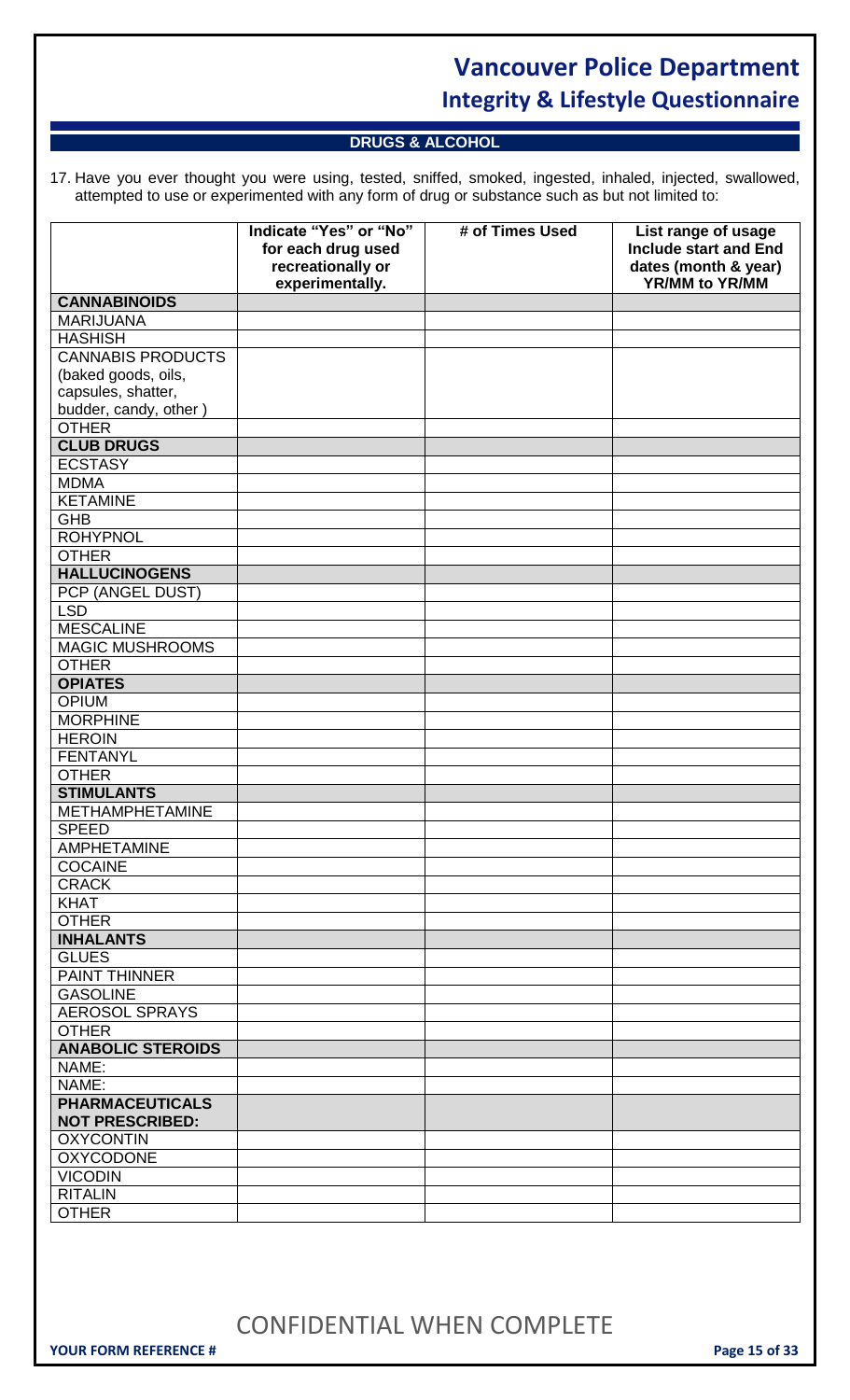|                                            | 18. Please provide further details on your drug use, frequency and time frames:                                                                               | $\Box$ N/A    |  |
|--------------------------------------------|---------------------------------------------------------------------------------------------------------------------------------------------------------------|---------------|--|
| <b>Federal Government?</b>                 | 19. Do you possess or have you possessed a Medicinal Marijuana card from the<br>From a dispensary? If so, detail the reason you possessed such a card?        | □ YES □ NO    |  |
| <b>VPD NOTES:</b>                          | 20. When did you last use an illegal drug? What were the circumstances? What type of drug?                                                                    | $\Box$ N/A    |  |
| <b>VPD NOTES:</b>                          |                                                                                                                                                               |               |  |
| 21. Have you ever purchased illegal drugs? | If yes, please provide details [when, where & circumstances, type of drug]:                                                                                   | □ YES □ NO    |  |
| <b>VPD NOTES:</b>                          |                                                                                                                                                               |               |  |
|                                            | 22. Have you ever sold illegal drugs or illegally sold prescription drugs?<br>If yes, please provide details [when, where & circumstances, type of drug]:     | □ YES □ NO    |  |
| <b>VPD NOTES:</b>                          |                                                                                                                                                               |               |  |
|                                            | 23. Have you ever grown / manufactured / imported / transported illegal drugs?<br>If yes, please provide details [when, where & circumstances, type of drug]: | □ YES □ NO    |  |
| <b>VPD NOTES:</b>                          |                                                                                                                                                               |               |  |
| <b>YOUR FORM REFERENCE #</b>               | <b>CONFIDENTIAL WHEN COMPLETE</b>                                                                                                                             | Page 16 of 33 |  |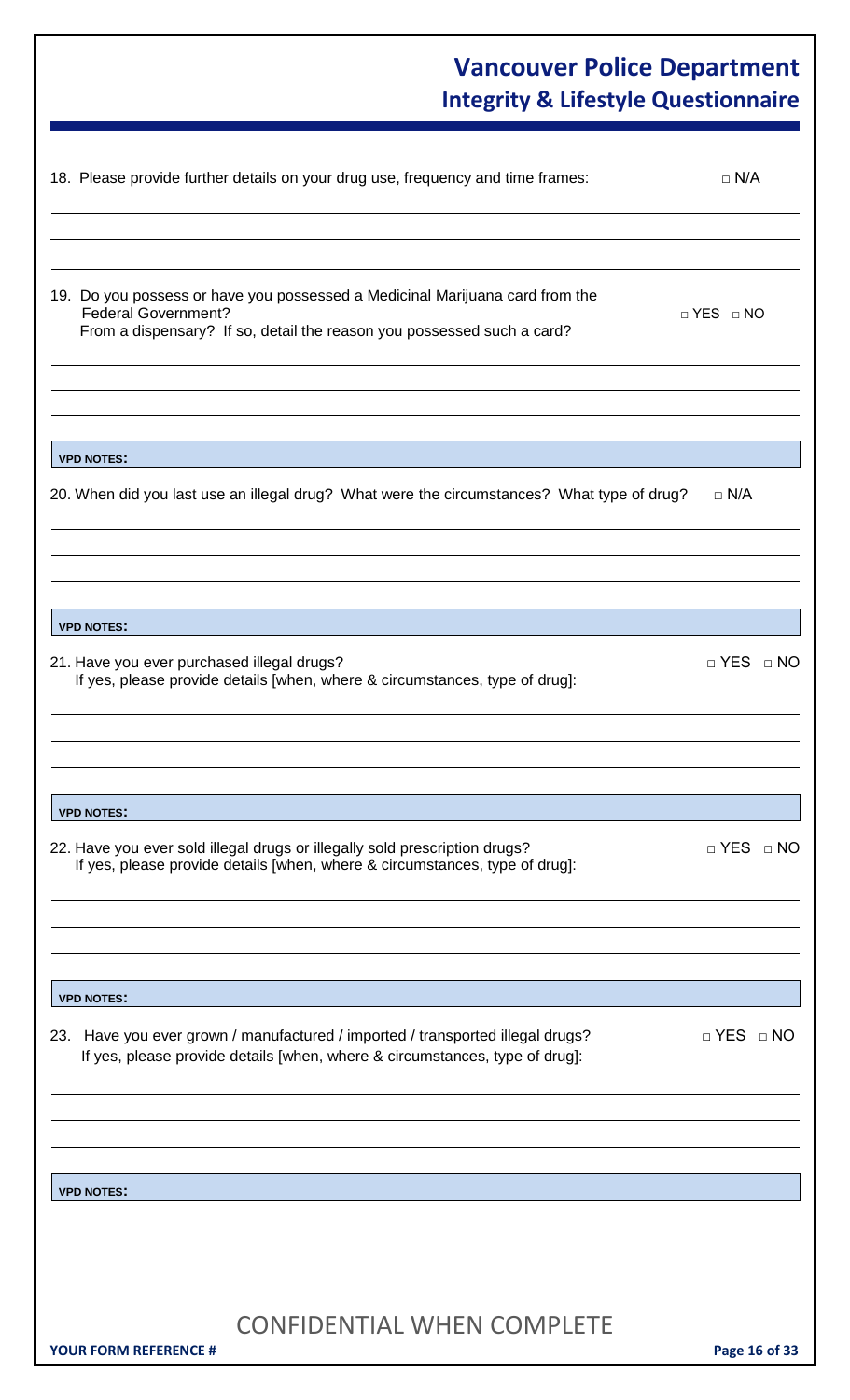| 24. Do you know anyone who has ever sold, grown, manufactured, imported, or transported<br>illegal drugs? If yes, please provide details [when, where & circumstances]:                                     | □ YES □ NO           |  |
|-------------------------------------------------------------------------------------------------------------------------------------------------------------------------------------------------------------|----------------------|--|
|                                                                                                                                                                                                             |                      |  |
| <b>VPD NOTES:</b>                                                                                                                                                                                           |                      |  |
| 25. Have you ever been in a place where you knew illegal drugs, narcotics or substances,<br>including medicinal marijuana, was being used?<br>If yes, please provide details [when, where & circumstances]: | DYES DNO             |  |
|                                                                                                                                                                                                             |                      |  |
| <b>VPD NOTES:</b>                                                                                                                                                                                           |                      |  |
| 26. Have you ever allowed someone to use illegal drugs at your residence or in your vehicle?<br>If yes, please provide details [when, where & circumstances]:                                               | DYES DNO             |  |
|                                                                                                                                                                                                             |                      |  |
| <b>VPD NOTES:</b>                                                                                                                                                                                           |                      |  |
| 27. Have you ever used or sold steroids and/or other performance enhancing drugs?<br>If yes, please provide details [when, where & circumstances]:                                                          | □ YES □ NO           |  |
|                                                                                                                                                                                                             |                      |  |
| <b>VPD NOTES:</b>                                                                                                                                                                                           |                      |  |
| 28. Have you ever administered a drug to person without their knowledge or consent?<br>If yes, please provide details [when, where & circumstances]:                                                        | $\neg$ YES $\neg$ NO |  |
|                                                                                                                                                                                                             |                      |  |
|                                                                                                                                                                                                             |                      |  |
| <b>VPD NOTES:</b>                                                                                                                                                                                           |                      |  |
| 29. Have you ever misused prescription drugs?<br>If yes, please provide details [when, where, what & circumstances]:                                                                                        | $\Box$ YES $\Box$ NO |  |
|                                                                                                                                                                                                             |                      |  |
| <b>VPD NOTES:</b>                                                                                                                                                                                           |                      |  |
|                                                                                                                                                                                                             |                      |  |
| <b>CONFIDENTIAL WHEN COMPLETE</b><br><b>YOUR FORM REFERENCE #</b>                                                                                                                                           | Page 17 of 33        |  |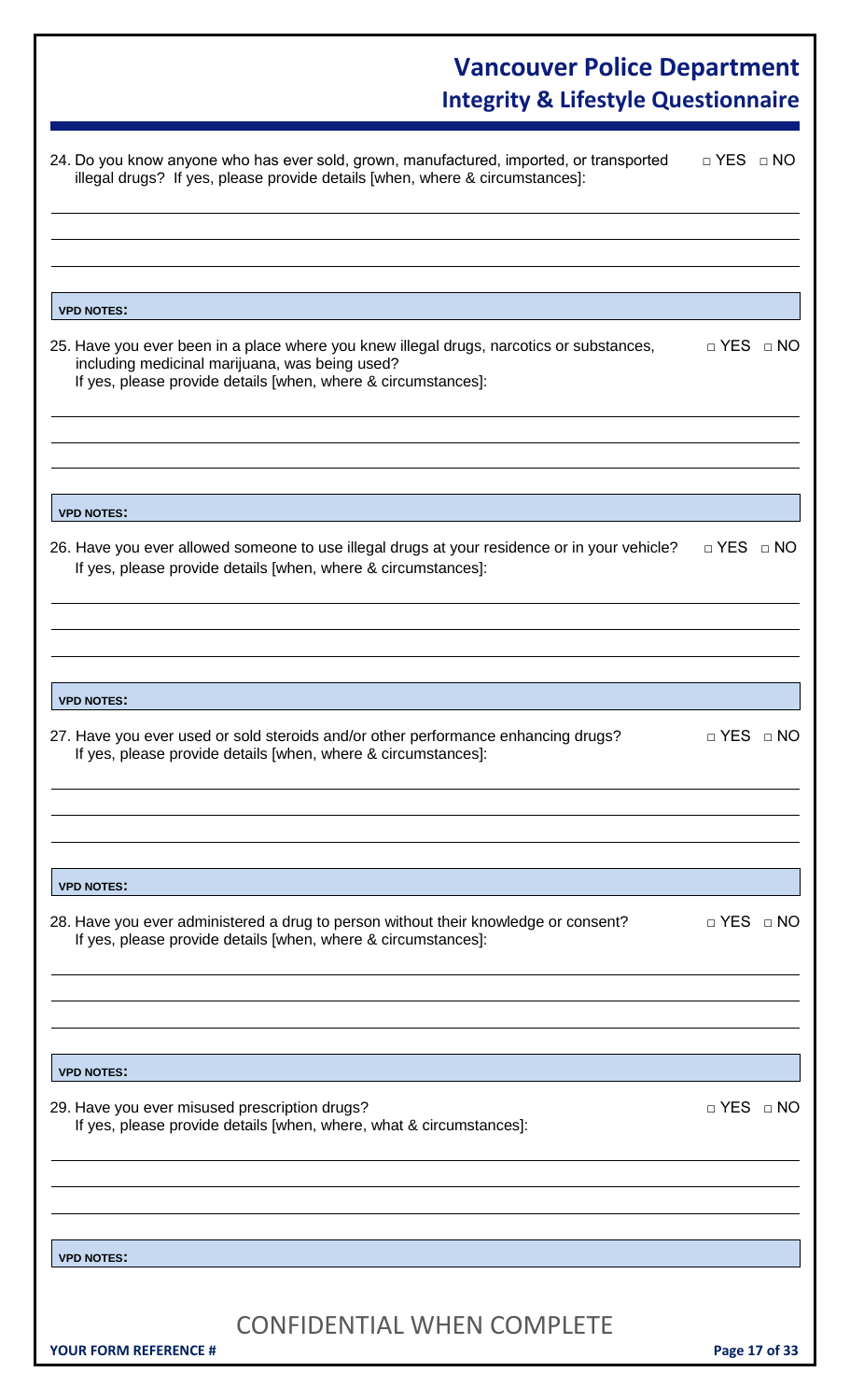| <b>Integrity &amp; Lifestyle Questionnaire</b>                                                                                                                                                                                            |                      |           |
|-------------------------------------------------------------------------------------------------------------------------------------------------------------------------------------------------------------------------------------------|----------------------|-----------|
| 30. Have you ever misused non-prescription drugs?<br>If yes, please provide details [when, where, what & circumstances]:                                                                                                                  | □ YES □ NO           |           |
|                                                                                                                                                                                                                                           |                      |           |
|                                                                                                                                                                                                                                           |                      |           |
| <b>VPD NOTES:</b>                                                                                                                                                                                                                         |                      |           |
| 31. Have you ever driven a motor vehicle, boat or other vehicle while you have been under the $\Box$ YES $\Box$ NO<br>influence of drugs/alcohol?<br>If yes, please provide details [when, where & circumstances, what drug did you use]: |                      |           |
|                                                                                                                                                                                                                                           |                      |           |
| <b>VPD NOTES:</b>                                                                                                                                                                                                                         |                      |           |
| 32. Have you ever worked while you have been impaired or unfit under the influence of<br>drugs/alcohol?<br>If yes, please provide details [when, where & circumstances, what drug did you use]:                                           | DYES D NO            |           |
|                                                                                                                                                                                                                                           |                      |           |
|                                                                                                                                                                                                                                           |                      |           |
| <b>VPD NOTES:</b>                                                                                                                                                                                                                         |                      |           |
| 33. Have you ever been in a verbal or physical altercation while under the influence of alcohol $\Box$ YES<br>or drugs?<br>If yes, please provide details [when, where & circumstances]:                                                  |                      | $\Box$ NO |
|                                                                                                                                                                                                                                           |                      |           |
|                                                                                                                                                                                                                                           |                      |           |
| <b>VPD NOTES:</b>                                                                                                                                                                                                                         |                      |           |
| 34. Have you ever been charged for an offence involving the consumption, transportation, or<br>distribution of alcohol? If yes, please provide details [when, where & circumstances]:                                                     | $\Box$ YES $\Box$ NO |           |
|                                                                                                                                                                                                                                           |                      |           |
|                                                                                                                                                                                                                                           |                      |           |
| <b>VPD NOTES:</b>                                                                                                                                                                                                                         |                      |           |
|                                                                                                                                                                                                                                           |                      |           |
|                                                                                                                                                                                                                                           |                      |           |
|                                                                                                                                                                                                                                           |                      |           |
|                                                                                                                                                                                                                                           |                      |           |
| <b>CONFIDENTIAL WHEN COMPLETE</b>                                                                                                                                                                                                         |                      |           |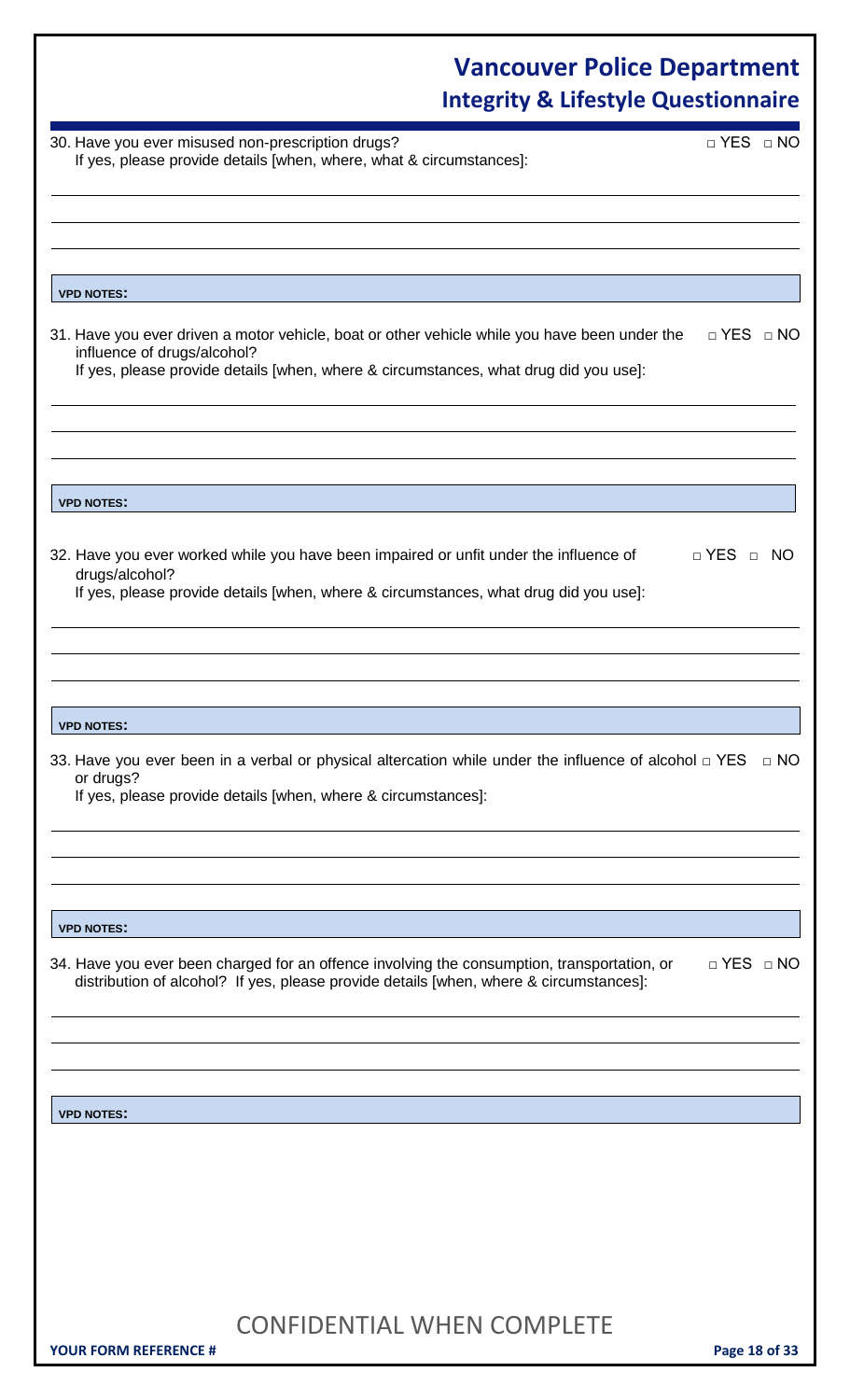|                              | 35. How many times have you driven while you have been under the influence of alcohol and thought you were<br>over the legal alcohol limit? Please provide details [when, where & circumstances]:                                                 |
|------------------------------|---------------------------------------------------------------------------------------------------------------------------------------------------------------------------------------------------------------------------------------------------|
|                              |                                                                                                                                                                                                                                                   |
|                              |                                                                                                                                                                                                                                                   |
|                              |                                                                                                                                                                                                                                                   |
| <b>VPD NOTES:</b>            |                                                                                                                                                                                                                                                   |
| When did this occur?         | 36. Provide details about the last time you drove when you thought you were over the legal alcohol limit.<br>How many drinks did you have and over what period of time? How many times in total?                                                  |
|                              |                                                                                                                                                                                                                                                   |
| <b>VPD NOTES:</b>            |                                                                                                                                                                                                                                                   |
|                              | <b>FIREARMS</b>                                                                                                                                                                                                                                   |
|                              | 37. Have you ever had possession of an illegal or unregistered firearm or other weapons<br>□ YES □ NO<br>Please provide details [when, where & circumstances]:                                                                                    |
|                              |                                                                                                                                                                                                                                                   |
|                              |                                                                                                                                                                                                                                                   |
| <b>VPD NOTES:</b>            |                                                                                                                                                                                                                                                   |
|                              | <b>INTEGRITY AND LIFESTYLE</b>                                                                                                                                                                                                                    |
|                              | 38. Have you ever been in a physical altercation with a spouse/ex-spouse or partner or<br>$\Box$ YES $\Box$ NO<br>anyone associated to you in a domestic or family relationship?<br>If yes, please provide details [when, where & circumstances]: |
|                              |                                                                                                                                                                                                                                                   |
|                              |                                                                                                                                                                                                                                                   |
| <b>VPD NOTES:</b>            |                                                                                                                                                                                                                                                   |
|                              | 39. Have you ever been in a physical fight or assaulted anyone? [sports or otherwise<br>$\Box$ YES $\Box$ NO<br>regardless of your age at the time]. If yes, please provide details [when, where & circumstances]:                                |
|                              |                                                                                                                                                                                                                                                   |
|                              |                                                                                                                                                                                                                                                   |
|                              |                                                                                                                                                                                                                                                   |
| <b>VPD NOTES:</b>            |                                                                                                                                                                                                                                                   |
|                              |                                                                                                                                                                                                                                                   |
|                              |                                                                                                                                                                                                                                                   |
|                              |                                                                                                                                                                                                                                                   |
|                              |                                                                                                                                                                                                                                                   |
| <b>YOUR FORM REFERENCE #</b> | <b>CONFIDENTIAL WHEN COMPLETE</b><br>Page 19 of 33                                                                                                                                                                                                |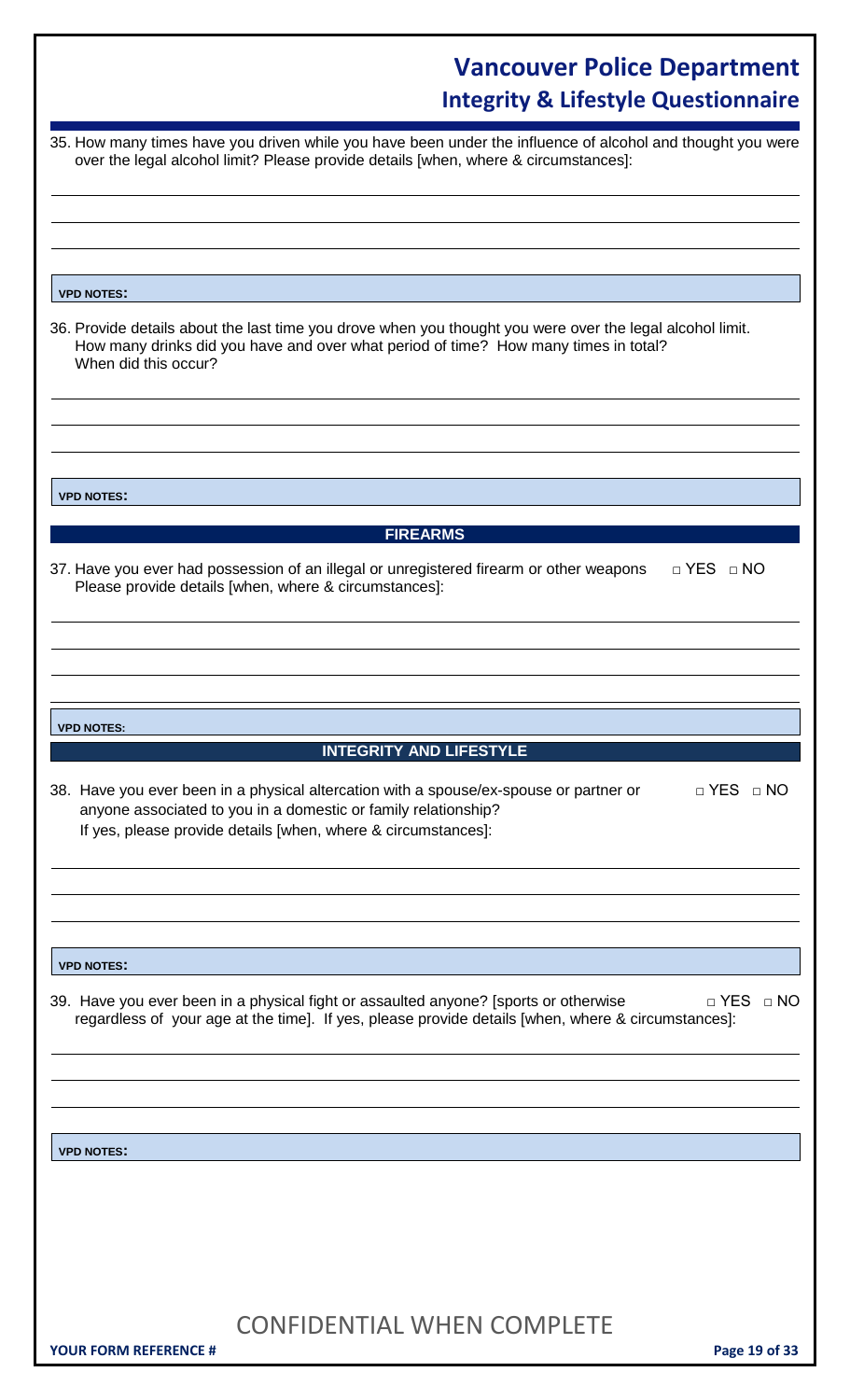| 40. Have you ever been physically violent toward a child?                                                                                                                                                                                                                                                                | DYES DNO      |  |
|--------------------------------------------------------------------------------------------------------------------------------------------------------------------------------------------------------------------------------------------------------------------------------------------------------------------------|---------------|--|
| If yes, please provide details [when, where & circumstances]:                                                                                                                                                                                                                                                            |               |  |
|                                                                                                                                                                                                                                                                                                                          |               |  |
|                                                                                                                                                                                                                                                                                                                          |               |  |
|                                                                                                                                                                                                                                                                                                                          |               |  |
| <b>VPD NOTES:</b>                                                                                                                                                                                                                                                                                                        |               |  |
| 41. Have you ever had sexual involvement with anyone without their consent?<br>If yes, please provide details [when, where & circumstances]:                                                                                                                                                                             | DYES DNO      |  |
|                                                                                                                                                                                                                                                                                                                          |               |  |
| <b>VPD NOTES:</b>                                                                                                                                                                                                                                                                                                        |               |  |
| 42. Have you ever been involved in sexual activity where money has been exchanged?<br>If yes, please provide details [when, where & circumstances]:                                                                                                                                                                      | DYES DNO      |  |
|                                                                                                                                                                                                                                                                                                                          |               |  |
| <b>VPD NOTES:</b>                                                                                                                                                                                                                                                                                                        |               |  |
| 43. Have you ever been involved in the sex trade industry in any capacity?<br>[driver, doorman, receptionist, answering phones, sex trade workers, escort, etc.]<br>If yes, please provide details [when, where & circumstances:                                                                                         | □ YES □ NO    |  |
|                                                                                                                                                                                                                                                                                                                          |               |  |
| <b>VPD NOTES:</b>                                                                                                                                                                                                                                                                                                        |               |  |
| 44. Have you ever retained or participated in any type of commercial sexual activity (i.e. Prostitution, $\Box$ YES $\Box$ NO<br>escort agency, massage parlor, or cruised for sex trade workers) for yourself or others either in<br>Canada or abroad?<br>If yes, please provide details [when, where & circumstances]: |               |  |
|                                                                                                                                                                                                                                                                                                                          |               |  |
| <b>VPD NOTES:</b>                                                                                                                                                                                                                                                                                                        |               |  |
|                                                                                                                                                                                                                                                                                                                          |               |  |
| 45. Have you ever been involved in a sexual manner with a child or under age person or $\Box$ YES $\Box$ NO<br>anyone purported to be a child or underage person?<br>If yes, please provide details [when, where & circumstances]:                                                                                       |               |  |
|                                                                                                                                                                                                                                                                                                                          |               |  |
|                                                                                                                                                                                                                                                                                                                          |               |  |
| <b>VPD NOTES:</b>                                                                                                                                                                                                                                                                                                        |               |  |
| <b>CONFIDENTIAL WHEN COMPLETE</b>                                                                                                                                                                                                                                                                                        |               |  |
| <b>YOUR FORM REFERENCE #</b>                                                                                                                                                                                                                                                                                             | Page 20 of 33 |  |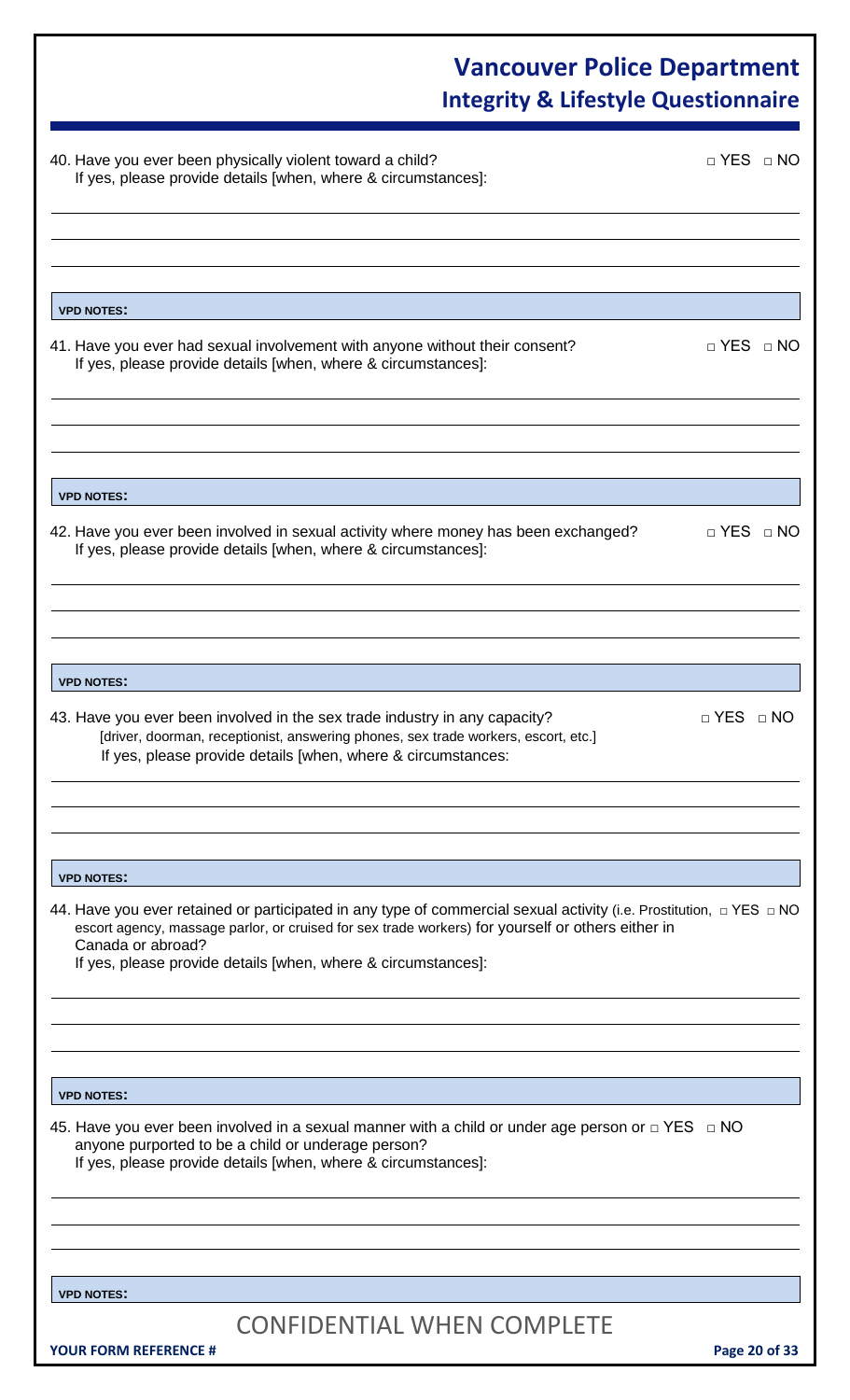|                              | 46. Have you ever committed a sexual act that if you were caught, you might have been<br>prosecuted (sexual contact with an animal, exposing, voyeurism, incest, sex in public (includes vehicle), sexually<br>explicit anonymous phone calls, filming people without permission)?<br>If yes, please provide details [when, where & circumstances]: | $\Box$ YES $\Box$ NO |
|------------------------------|-----------------------------------------------------------------------------------------------------------------------------------------------------------------------------------------------------------------------------------------------------------------------------------------------------------------------------------------------------|----------------------|
|                              |                                                                                                                                                                                                                                                                                                                                                     |                      |
|                              |                                                                                                                                                                                                                                                                                                                                                     |                      |
|                              |                                                                                                                                                                                                                                                                                                                                                     |                      |
| <b>VPD NOTES:</b>            |                                                                                                                                                                                                                                                                                                                                                     |                      |
|                              | 47. Have you ever used the internet to communicate in an inappropriate manner with a child<br>or underage person or anyone purported to be a child or underage person?                                                                                                                                                                              | DYES DNO             |
|                              |                                                                                                                                                                                                                                                                                                                                                     |                      |
| <b>VPD NOTES:</b>            |                                                                                                                                                                                                                                                                                                                                                     |                      |
| without their consent?       | 48. Have you ever recorded and/or distributed, by any media, sexual acts of another person                                                                                                                                                                                                                                                          | $\Box$ YES $\Box$ NO |
|                              |                                                                                                                                                                                                                                                                                                                                                     |                      |
|                              |                                                                                                                                                                                                                                                                                                                                                     |                      |
|                              |                                                                                                                                                                                                                                                                                                                                                     |                      |
| <b>VPD NOTES:</b>            | 49. Have you ever had possession of or viewed any material that could be considered child or<br>animal pornography? If yes, please provide details [when, where & circumstances]:                                                                                                                                                                   | $\Box$ YES $\Box$ NO |
| <b>VPD NOTES:</b>            |                                                                                                                                                                                                                                                                                                                                                     |                      |
|                              | 50. Have you ever used a name other than your own for any purpose, including false identification?□ YES□ NO<br>If yes, please provide details [when, where & circumstances]:                                                                                                                                                                        |                      |
|                              |                                                                                                                                                                                                                                                                                                                                                     |                      |
| <b>VPD NOTES:</b>            |                                                                                                                                                                                                                                                                                                                                                     |                      |
|                              | 51. Have you ever falsified any official document, including by electronic means?<br>If yes, please provide details [when, where & circumstances]:                                                                                                                                                                                                  | $\Box$ YES $\Box$ NO |
|                              |                                                                                                                                                                                                                                                                                                                                                     |                      |
| <b>VPD NOTES:</b>            |                                                                                                                                                                                                                                                                                                                                                     |                      |
|                              |                                                                                                                                                                                                                                                                                                                                                     |                      |
| <b>YOUR FORM REFERENCE #</b> | <b>CONFIDENTIAL WHEN COMPLETE</b>                                                                                                                                                                                                                                                                                                                   | Page 21 of 33        |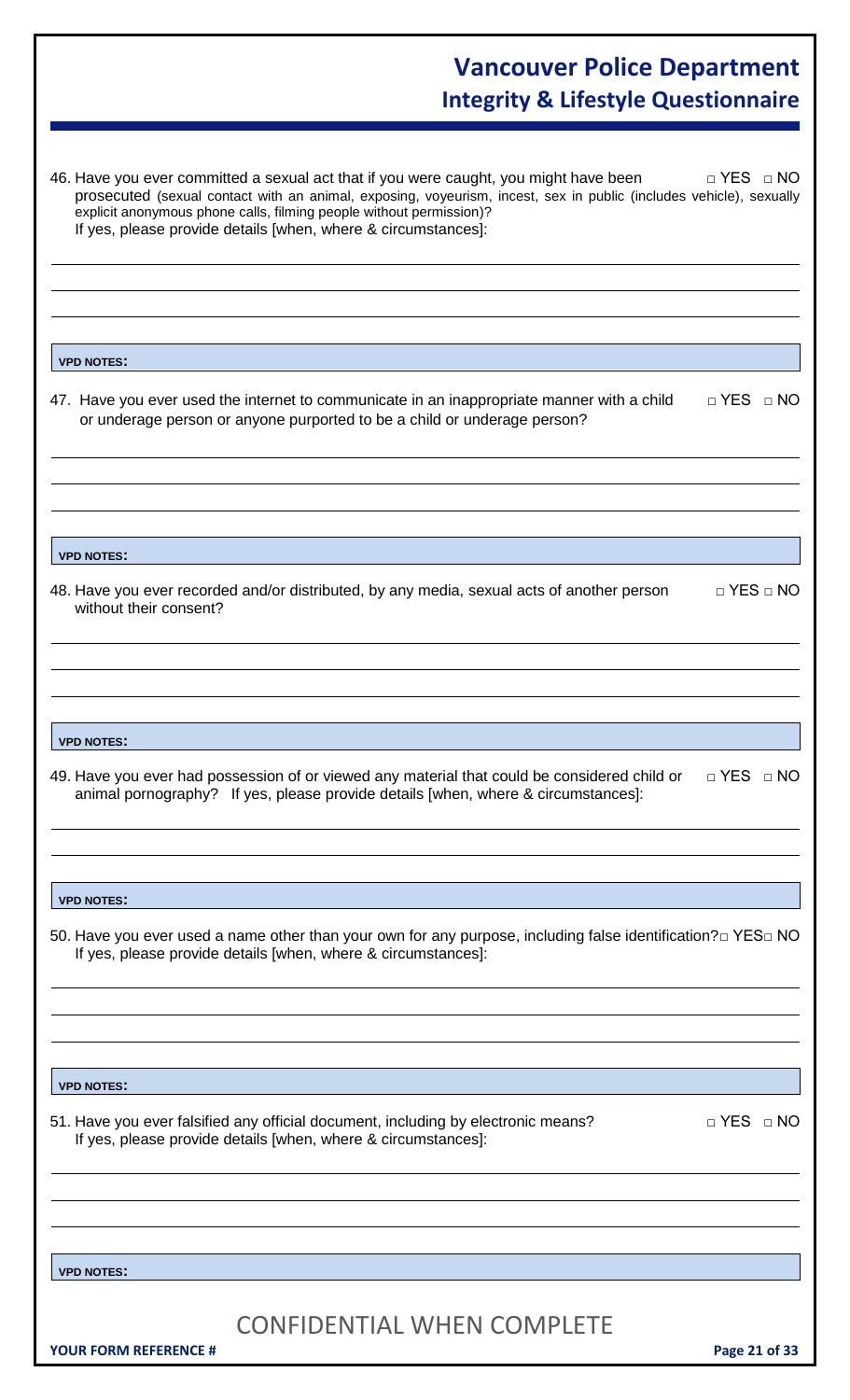|                              | 52. Have you ever told a lie or misrepresentation of any act, while under oath, or on a sworn or $\Box$ YES $\Box$ NO<br>notarized document? If yes, please provide details [when, where & circumstances]:                               |                        |               |
|------------------------------|------------------------------------------------------------------------------------------------------------------------------------------------------------------------------------------------------------------------------------------|------------------------|---------------|
|                              |                                                                                                                                                                                                                                          |                        |               |
|                              |                                                                                                                                                                                                                                          |                        |               |
|                              |                                                                                                                                                                                                                                          |                        |               |
| <b>VPD NOTES:</b>            |                                                                                                                                                                                                                                          |                        |               |
|                              | 53. Have you ever been the subject of a restraining order?<br>If yes, please provide details [when, where & circumstances]:                                                                                                              | $\Box$ YES $\Box$ NO   |               |
|                              |                                                                                                                                                                                                                                          |                        |               |
| <b>VPD NOTES:</b>            |                                                                                                                                                                                                                                          |                        |               |
|                              | 54. Do you currently associate with, or have you in the past, associated with, individuals<br>or groups, including a family member, whom you know to be engaged in criminal activity?<br>If yes, provide details where & circumstances]: | □ YES □ NO             |               |
|                              |                                                                                                                                                                                                                                          |                        |               |
|                              |                                                                                                                                                                                                                                          |                        |               |
|                              |                                                                                                                                                                                                                                          |                        |               |
| <b>VPD NOTES:</b>            | 55. Have you ever visited a "clubhouse", residence, or other place used by a gang or persons<br>involved in criminal activity? If yes, please provide details [when, where & circumstances]:                                             | □ YES □ NO             |               |
|                              |                                                                                                                                                                                                                                          |                        |               |
| <b>VPD NOTES:</b>            |                                                                                                                                                                                                                                          |                        |               |
|                              | 56. Do you ever gamble? If yes, please provide details [when and under what circumstances]:<br>Do you have any gambling debts? If yes, please provide details.                                                                           | DYES DNO<br>□ YES □ NO |               |
|                              |                                                                                                                                                                                                                                          |                        |               |
|                              |                                                                                                                                                                                                                                          |                        |               |
| <b>VPD NOTES:</b>            |                                                                                                                                                                                                                                          |                        |               |
|                              |                                                                                                                                                                                                                                          |                        |               |
|                              | 57. Do you currently associate in any way to any gang or member of a gang?<br>If yes, please provide details [when, where & circumstances]:                                                                                              | $\Box$ YES $\Box$ NO   |               |
|                              |                                                                                                                                                                                                                                          |                        |               |
|                              |                                                                                                                                                                                                                                          |                        |               |
| <b>VPD NOTES:</b>            |                                                                                                                                                                                                                                          |                        |               |
|                              |                                                                                                                                                                                                                                          |                        |               |
| <b>YOUR FORM REFERENCE #</b> | <b>CONFIDENTIAL WHEN COMPLETE</b>                                                                                                                                                                                                        |                        | Page 22 of 33 |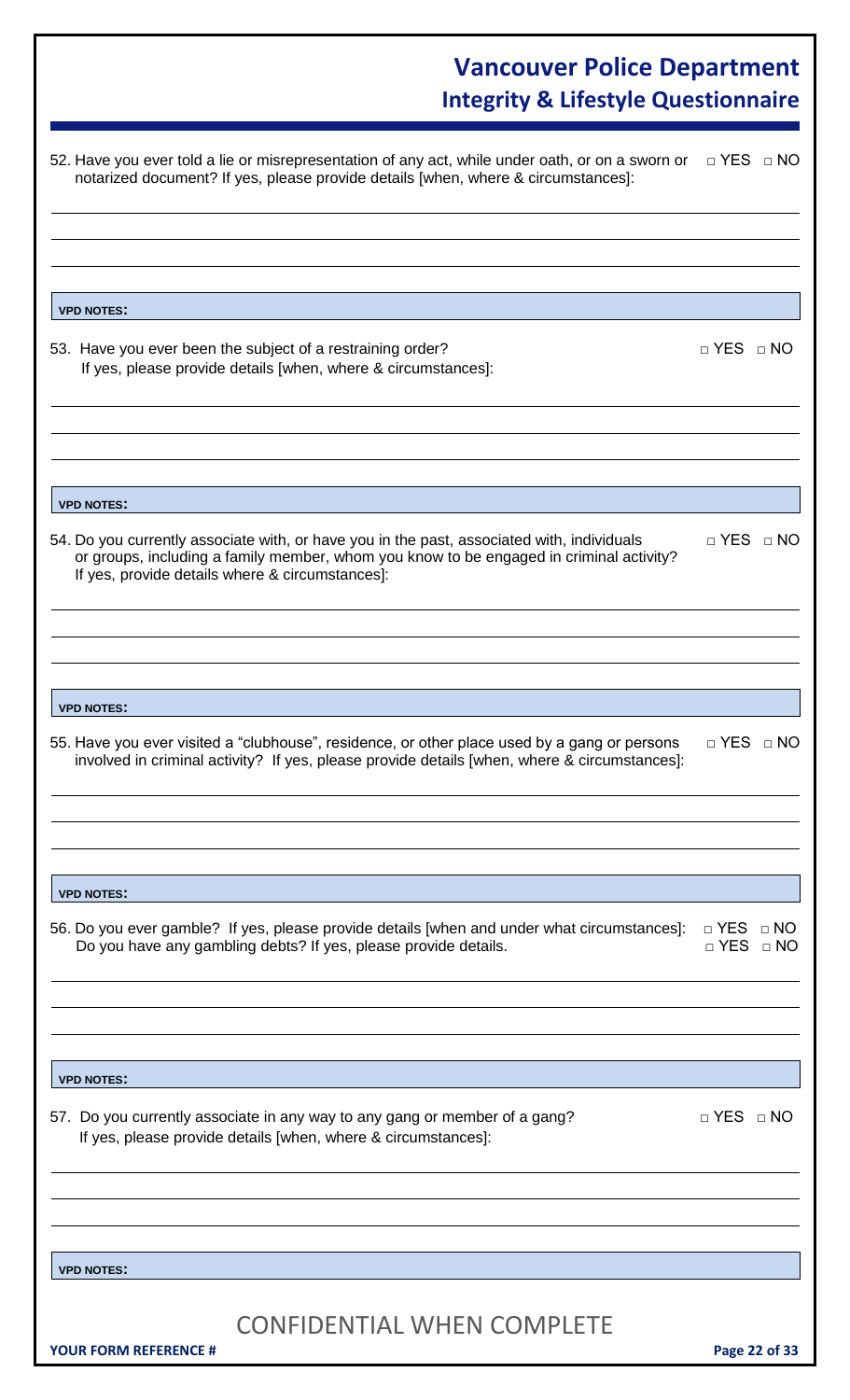| 58.                                                                                              | Have you in the past associated or been connected in any way to any gang?<br>If yes, please provide details [when, where & circumstances]:                                                                                               | DYES DNO                                         |               |
|--------------------------------------------------------------------------------------------------|------------------------------------------------------------------------------------------------------------------------------------------------------------------------------------------------------------------------------------------|--------------------------------------------------|---------------|
|                                                                                                  |                                                                                                                                                                                                                                          |                                                  |               |
| <b>VPD NOTES:</b>                                                                                |                                                                                                                                                                                                                                          |                                                  |               |
|                                                                                                  | 59. Describe any tattoos that you have on your body:                                                                                                                                                                                     |                                                  |               |
| <b>VPD NOTES:</b>                                                                                |                                                                                                                                                                                                                                          |                                                  |               |
|                                                                                                  | 60. Are you engaged in any business as an owner or partner (active or silent)<br>If yes, please provide details [when, where & circumstances]:                                                                                           | DYES DNO                                         |               |
| <b>VPD NOTES:</b>                                                                                |                                                                                                                                                                                                                                          |                                                  |               |
| Have you ever filed a late income tax return?<br>Are you responsible for filing your tax return? | 61. Have you ever filed an inaccurate tax return [did not declare all income, padded expenses, etc.]? □ YES □ NO<br>Have you ever failed to file your income tax return<br>If yes, please provide details [when, where & circumstances]: | □ YES □ NO<br>□ YES □ NO<br>$\Box$ YES $\Box$ NO |               |
|                                                                                                  |                                                                                                                                                                                                                                          |                                                  |               |
| <b>VPD NOTES:</b>                                                                                |                                                                                                                                                                                                                                          |                                                  |               |
|                                                                                                  | 62. Have you ever failed to declare everything or made a false declaration at the border?<br>If yes, please provide details [when, where & circumstances]:                                                                               | DYES DNO                                         |               |
|                                                                                                  |                                                                                                                                                                                                                                          |                                                  |               |
|                                                                                                  |                                                                                                                                                                                                                                          |                                                  |               |
| <b>VPD NOTES:</b>                                                                                | <b>CONFIDENTIAL WHEN COMPLETE</b>                                                                                                                                                                                                        |                                                  |               |
| <b>YOUR FORM REFERENCE #</b>                                                                     |                                                                                                                                                                                                                                          |                                                  | Page 23 of 33 |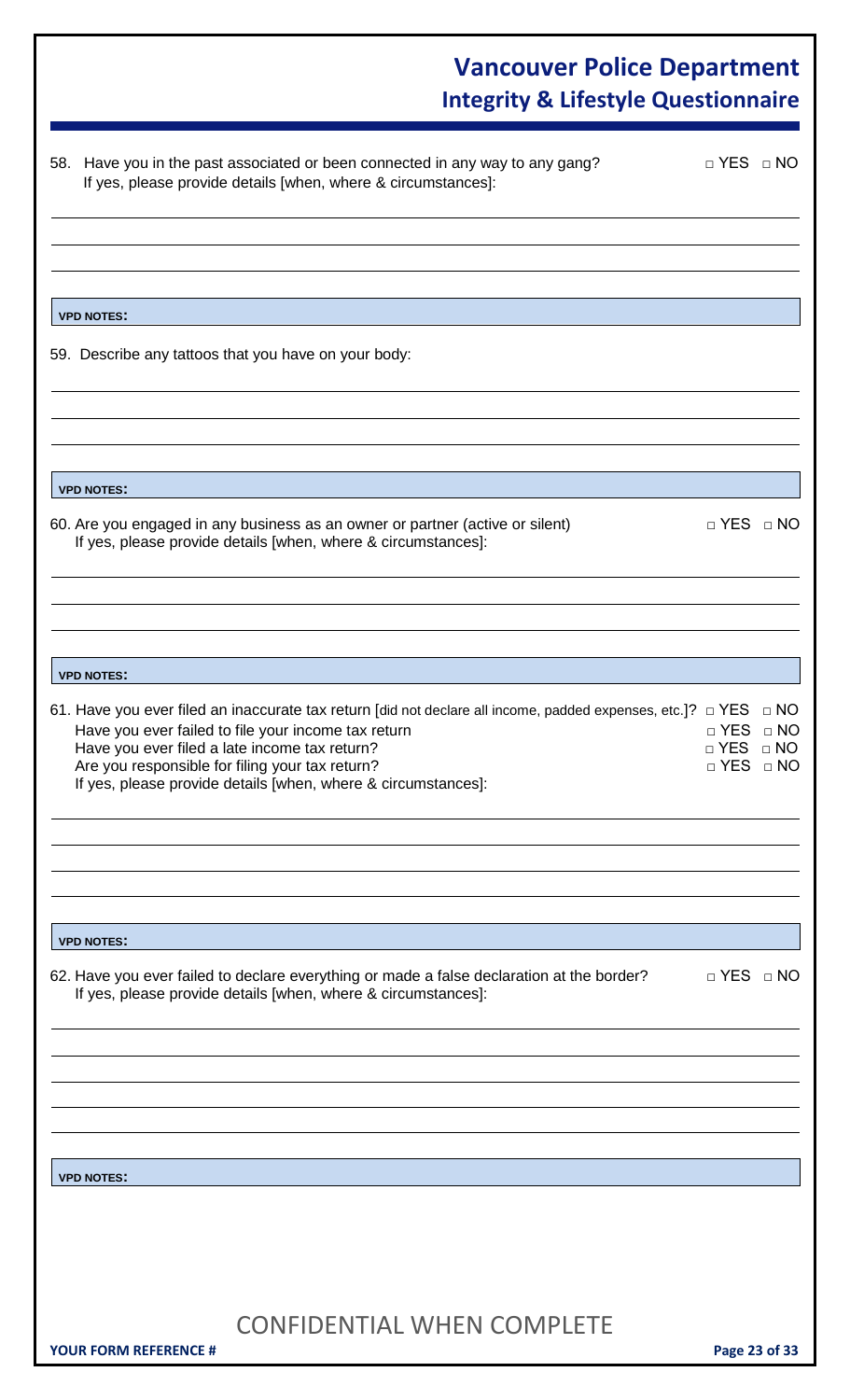|                              | 63. Have you ever been fired, laid off or let go from a job?<br>Have you ever resigned from a job to avoid termination of employment?<br>If yes to either question, please provide details [which position, when, where & circumstances]: | □ YES □ NO<br>$\Box$ YES<br>$\Box$ NO |
|------------------------------|-------------------------------------------------------------------------------------------------------------------------------------------------------------------------------------------------------------------------------------------|---------------------------------------|
|                              |                                                                                                                                                                                                                                           |                                       |
|                              |                                                                                                                                                                                                                                           |                                       |
|                              |                                                                                                                                                                                                                                           |                                       |
| <b>VPD NOTES:</b>            |                                                                                                                                                                                                                                           |                                       |
|                              | 64. Have you ever committed a theft from any of your employers?                                                                                                                                                                           | DYES DNO                              |
|                              | If yes, please provide details [when, where & circumstances]:                                                                                                                                                                             |                                       |
|                              |                                                                                                                                                                                                                                           |                                       |
|                              |                                                                                                                                                                                                                                           |                                       |
|                              |                                                                                                                                                                                                                                           |                                       |
| <b>VPD NOTES:</b>            |                                                                                                                                                                                                                                           |                                       |
|                              | 65. Have you ever been involved in any other thefts [shoplifting, price tag switching, theft from<br>parents, etc.]? If yes, please provide details [when, where & circumstances]:                                                        | DYES DNO                              |
|                              |                                                                                                                                                                                                                                           |                                       |
|                              |                                                                                                                                                                                                                                           |                                       |
|                              |                                                                                                                                                                                                                                           |                                       |
| <b>VPD NOTES:</b>            |                                                                                                                                                                                                                                           |                                       |
|                              | 66. Have you ever had possession of anything obtained through the commission of any offence? $\Box$ YES $\Box$ NO<br>If yes, please provide details [when, where & circumstances]:                                                        |                                       |
|                              |                                                                                                                                                                                                                                           |                                       |
| <b>VPD NOTES:</b>            |                                                                                                                                                                                                                                           |                                       |
|                              | 67. Have you ever intentionally damaged someone else's property?<br>If yes, please provide details [when, where & circumstances]:                                                                                                         | □ YES □ NO                            |
|                              |                                                                                                                                                                                                                                           |                                       |
|                              |                                                                                                                                                                                                                                           |                                       |
| <b>VPD NOTES:</b>            |                                                                                                                                                                                                                                           |                                       |
|                              | 68. Do you currently have any outstanding fines [traffic, parking violations, etc.]?<br>If yes, please provide details [when, where & circumstances]:                                                                                     | DYES DNO                              |
|                              |                                                                                                                                                                                                                                           |                                       |
|                              |                                                                                                                                                                                                                                           |                                       |
|                              |                                                                                                                                                                                                                                           |                                       |
| <b>VPD NOTES:</b>            |                                                                                                                                                                                                                                           |                                       |
|                              |                                                                                                                                                                                                                                           |                                       |
|                              | <b>CONFIDENTIAL WHEN COMPLETE</b>                                                                                                                                                                                                         |                                       |
| <b>YOUR FORM REFERENCE #</b> |                                                                                                                                                                                                                                           | Page 24 of 33                         |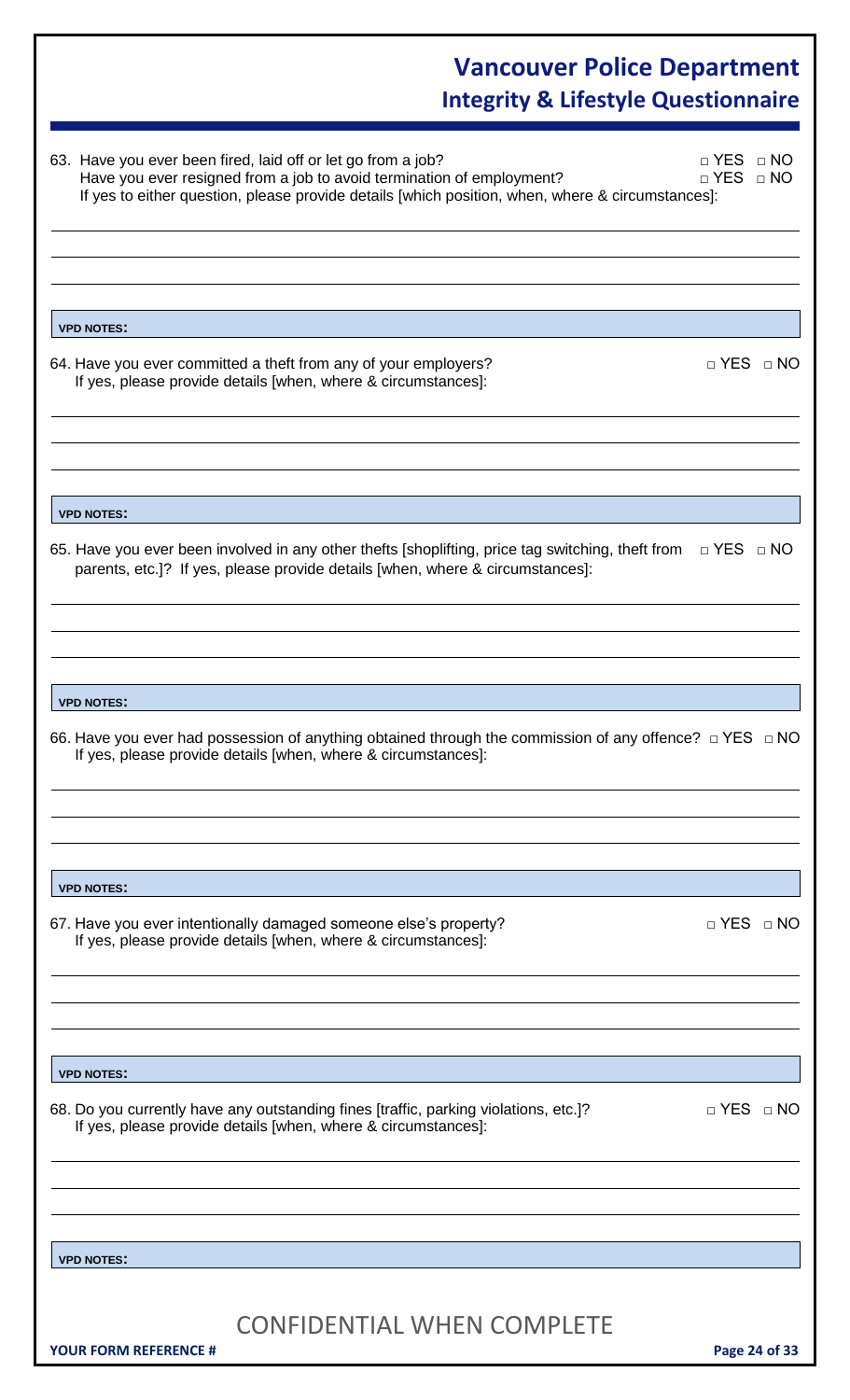|                              | 69. Have you ever been investigated, arrested, charged or convicted of a criminal offence,                                                                                                                             |                                   |                      | $\Box$ YES $\Box$ NO |  |
|------------------------------|------------------------------------------------------------------------------------------------------------------------------------------------------------------------------------------------------------------------|-----------------------------------|----------------------|----------------------|--|
|                              | including abroad? If yes, please provide details [when, where & circumstances]:                                                                                                                                        |                                   |                      |                      |  |
|                              |                                                                                                                                                                                                                        |                                   |                      |                      |  |
|                              |                                                                                                                                                                                                                        |                                   |                      |                      |  |
| <b>VPD NOTES:</b>            |                                                                                                                                                                                                                        |                                   |                      |                      |  |
|                              | 70. Have you ever been subject to any of the following by the police? (This includes any police investigation that you<br>may be associated with including in a foreign country):                                      |                                   |                      |                      |  |
| <b>CHECKED</b>               | $\Box$ YES $\Box$ NO                                                                                                                                                                                                   | <b>TICKETED</b>                   | $\Box$ YES $\Box$ NO |                      |  |
| <b>DETAINED</b>              | $\Box$ YES $\Box$ NO                                                                                                                                                                                                   | <b>DRIVEN HOME</b>                | $\Box$ YES $\Box$ NO |                      |  |
| <b>QUESTIONED</b>            | $\Box$ YES $\Box$ NO                                                                                                                                                                                                   | <b>ARRESTED</b>                   | DYES DNO             |                      |  |
|                              | If you answered yes to any of the above, please provide details [when, where & circumstances]:                                                                                                                         |                                   |                      |                      |  |
|                              |                                                                                                                                                                                                                        |                                   |                      |                      |  |
|                              |                                                                                                                                                                                                                        |                                   |                      |                      |  |
| <b>VPD NOTES:</b>            |                                                                                                                                                                                                                        |                                   |                      |                      |  |
| 71.                          | Have you ever been chased, pursued or hidden from the police?<br>If yes, please provide details [when, where & circumstances]:                                                                                         |                                   |                      | □ YES □ NO           |  |
|                              |                                                                                                                                                                                                                        |                                   |                      |                      |  |
|                              |                                                                                                                                                                                                                        |                                   |                      |                      |  |
|                              |                                                                                                                                                                                                                        |                                   |                      |                      |  |
| <b>VPD NOTES:</b>            |                                                                                                                                                                                                                        |                                   |                      |                      |  |
| 72.                          | Have you ever hidden anyone or helped anyone avoid being arrested or found by the police? $\Box$ YES $\Box$ NO<br>If yes, please provide details [when, where & circumstances]:                                        |                                   |                      |                      |  |
|                              |                                                                                                                                                                                                                        |                                   |                      |                      |  |
|                              |                                                                                                                                                                                                                        |                                   |                      |                      |  |
| <b>VPD NOTES:</b>            |                                                                                                                                                                                                                        |                                   |                      |                      |  |
| 73.                          | Have you ever engaged in cruelty to any creature or animal that resulted in harm,<br>injury or death, other than legally licensed hunting or fishing?<br>If yes, please provide details [when, where & circumstances]: |                                   |                      | $\Box$ YES $\Box$ NO |  |
|                              |                                                                                                                                                                                                                        |                                   |                      |                      |  |
|                              |                                                                                                                                                                                                                        |                                   |                      |                      |  |
|                              |                                                                                                                                                                                                                        |                                   |                      |                      |  |
| <b>VPD NOTES:</b>            |                                                                                                                                                                                                                        |                                   |                      |                      |  |
|                              |                                                                                                                                                                                                                        |                                   |                      |                      |  |
| <b>YOUR FORM REFERENCE #</b> |                                                                                                                                                                                                                        | <b>CONFIDENTIAL WHEN COMPLETE</b> |                      | Page 25 of 33        |  |
|                              |                                                                                                                                                                                                                        |                                   |                      |                      |  |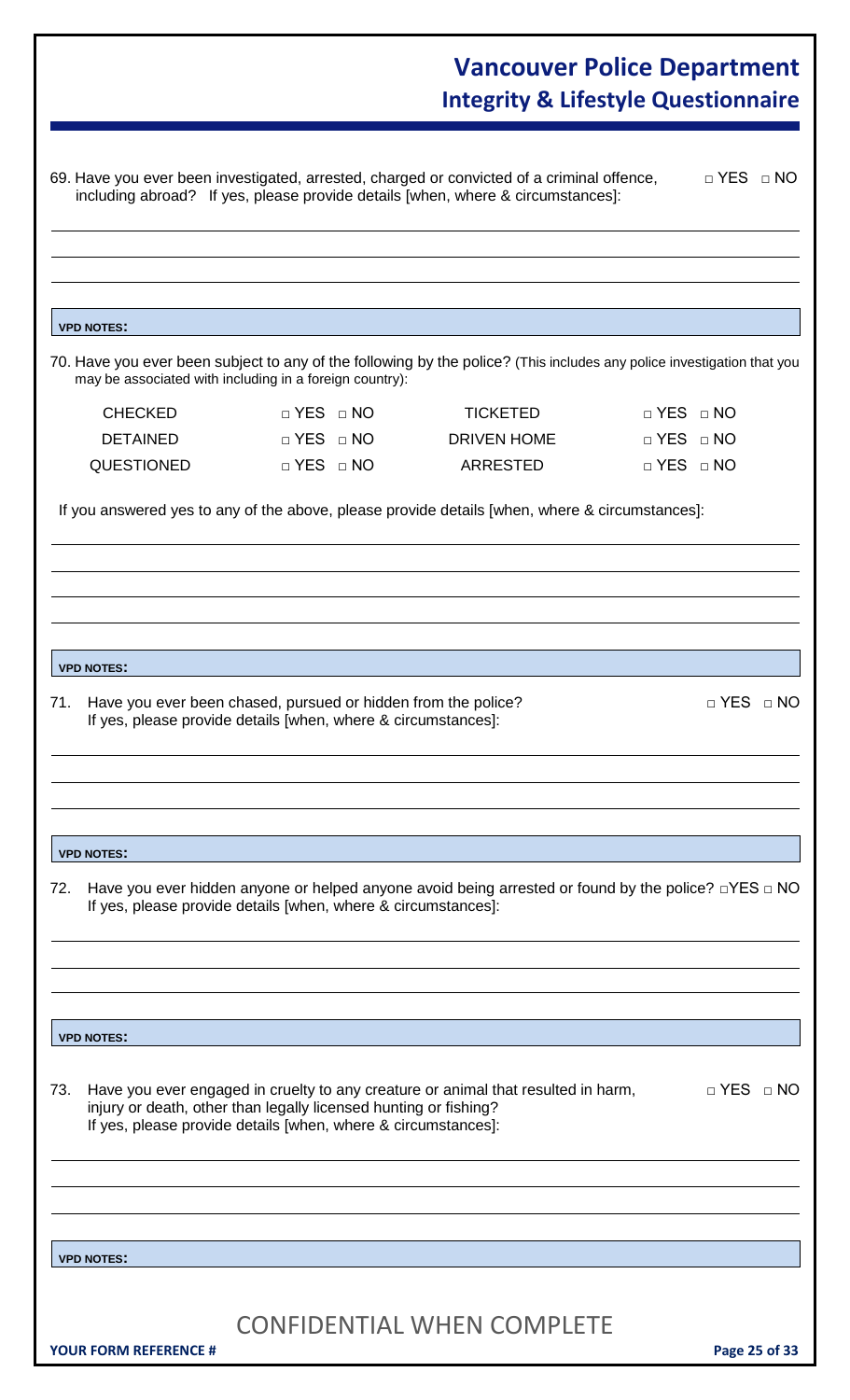| 74. | Have you participated in any unlawful acts that you have not already disclosed to us?<br>If yes, please provide details [when, where & circumstances]:                                                                                                                                                                                                                                                                                  | $\Box$ YES $\Box$ NO             |               |
|-----|-----------------------------------------------------------------------------------------------------------------------------------------------------------------------------------------------------------------------------------------------------------------------------------------------------------------------------------------------------------------------------------------------------------------------------------------|----------------------------------|---------------|
|     |                                                                                                                                                                                                                                                                                                                                                                                                                                         |                                  |               |
|     | <b>VPD NOTES:</b>                                                                                                                                                                                                                                                                                                                                                                                                                       |                                  |               |
| 75. | Have you ever caused the death of another person?<br>If yes, please provide details [when, where & circumstances]:                                                                                                                                                                                                                                                                                                                      | $\Box$ YES $\Box$ NO             |               |
|     | <b>VPD NOTES:</b>                                                                                                                                                                                                                                                                                                                                                                                                                       |                                  |               |
| 76. | Have you ever contributed in any way to the death of another person?<br>If yes, please provide details [when, where & circumstances]:                                                                                                                                                                                                                                                                                                   | $\Box$ YES $\Box$ NO             |               |
|     |                                                                                                                                                                                                                                                                                                                                                                                                                                         |                                  |               |
| 77. | <b>VPD NOTES:</b><br>Do you currently or have you ever worked or volunteered in a policing environment?<br>If you have answered yes to this question, please answer the following two questions and provide<br>details [when, where & circumstances]:<br>A. Are you currently the subject of an internal or external investigation?                                                                                                     | DYES DNO<br>$\Box$ YES $\Box$ NO |               |
|     | B. Have you ever been formally investigated for any situations while working or volunteering $\Box$ YES $\Box$ NO<br>in a policing environment?<br>C. Have you ever been fired or dismissed from a volunteer position?                                                                                                                                                                                                                  | □ YES □ NO                       |               |
|     |                                                                                                                                                                                                                                                                                                                                                                                                                                         |                                  |               |
| 78. | [VPD] NOTES:<br>A background check is part of the selection process. It involves a detailed and thorough $\Box$ YES $\Box$ NO<br>investigation of your history. Is there any non-medical information you wish to add or disclose<br>that you feel the Vancouver Police Department should be aware of at this time? Please remember,<br>non-disclosures may affect the status of your application. If yes, please provide details below: |                                  |               |
|     |                                                                                                                                                                                                                                                                                                                                                                                                                                         |                                  |               |
|     | <b>VPD NOTES:</b>                                                                                                                                                                                                                                                                                                                                                                                                                       |                                  |               |
|     | <b>CONFIDENTIAL WHEN COMPLETE</b><br><b>YOUR FORM REFERENCE #</b>                                                                                                                                                                                                                                                                                                                                                                       |                                  | Page 26 of 33 |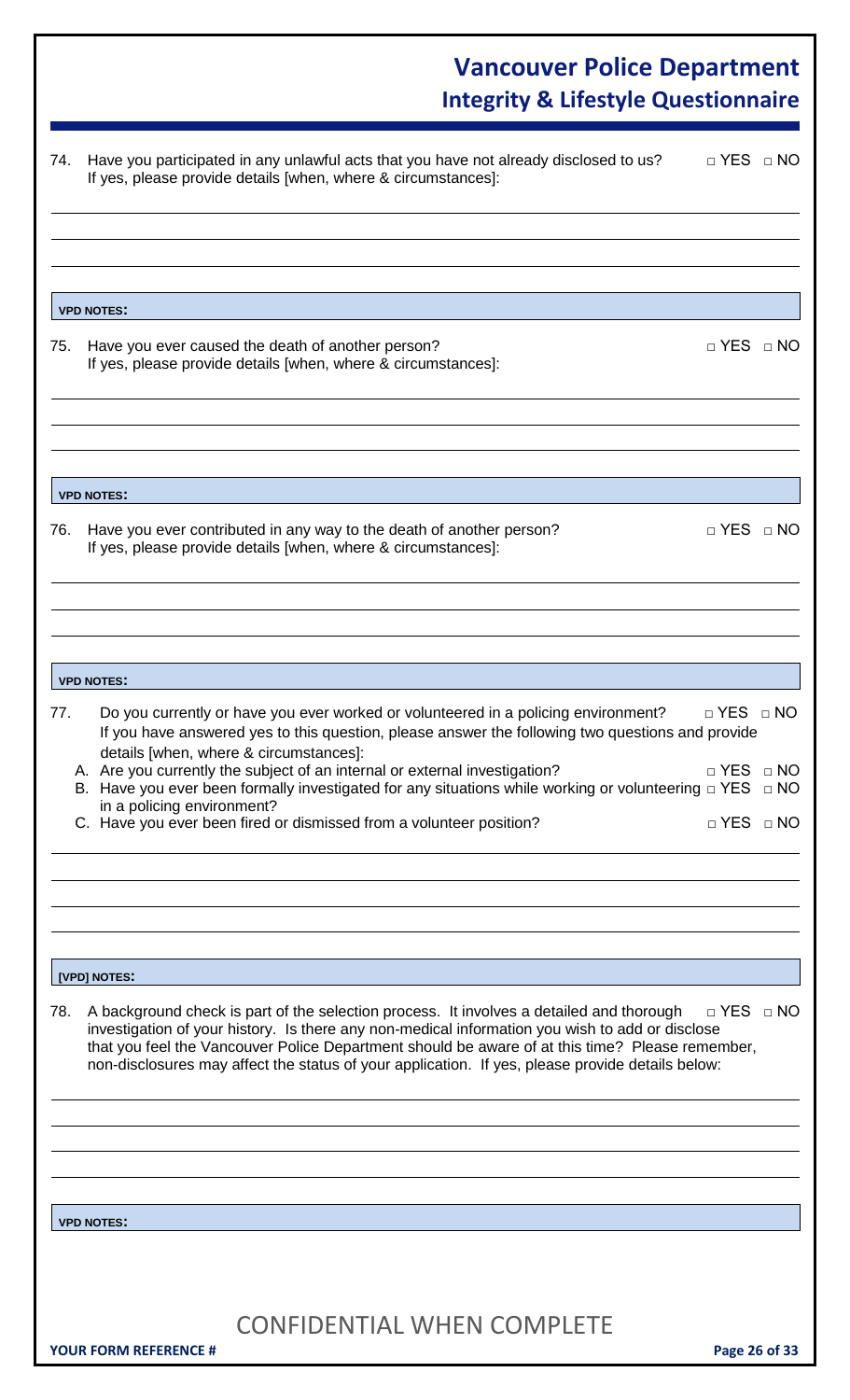|  |  | 79. Is there any reason why you could NOT perform the duties of an operational police officer? $\Box$ YES $\Box$ NO |  |
|--|--|---------------------------------------------------------------------------------------------------------------------|--|
|--|--|---------------------------------------------------------------------------------------------------------------------|--|

**VPD NOTES:** 

| <b>FINANCIAL</b>                                                                            |                |
|---------------------------------------------------------------------------------------------|----------------|
| PLEASE LIST ALL OF YOUR ASSETS [i.e. Home, Vehicles, Property, Savings, Investments, etc.]: |                |
| <b>ASSETS</b>                                                                               | <b>\$VALUE</b> |
|                                                                                             |                |
|                                                                                             |                |
|                                                                                             |                |
|                                                                                             |                |
|                                                                                             |                |
|                                                                                             |                |
|                                                                                             |                |
|                                                                                             |                |
|                                                                                             |                |
|                                                                                             |                |
| <b>TOTAL ASSETS:   \$</b>                                                                   |                |

PLEASE LIST ALL OF YOUR SHARED ASSETS (e.g. with spouse, family, common-law) [i.e. Home, Vehicles, Property, Savings, Investments, etc.]:

| <b>ASSETS</b>        | <b>\$ VALUE</b> |
|----------------------|-----------------|
|                      |                 |
|                      |                 |
|                      |                 |
|                      |                 |
|                      |                 |
|                      |                 |
|                      |                 |
|                      |                 |
|                      |                 |
| <b>TOTAL ASSETS:</b> |                 |

| Do you have any loans outstanding? |                |                                                                                       | □ YES<br>$\Box$ NO          |                              |
|------------------------------------|----------------|---------------------------------------------------------------------------------------|-----------------------------|------------------------------|
|                                    |                | PLEASE LIST ALL OF YOUR DEBTS [MORTGAGES, LOANS, CREDIT CARDS, LINE OF CREDIT, ETC.]: |                             |                              |
| Category                           | <b>PURPOSE</b> | \$ ORIGINAL<br><b>AMOUNT</b>                                                          | \$ CURRENT<br><b>AMOUNT</b> | \$ MONTHLY<br><b>PAYMENT</b> |
|                                    |                |                                                                                       |                             |                              |
|                                    |                |                                                                                       |                             |                              |
|                                    |                |                                                                                       |                             |                              |
|                                    |                |                                                                                       |                             |                              |

**TOTAL \$ \$ \$ \$**

What is your net income? \_

80. Have you ever been bonded? □ YES □ NO If yes, provide details [when, where, circumstances]:

**[VPD] NOTES:**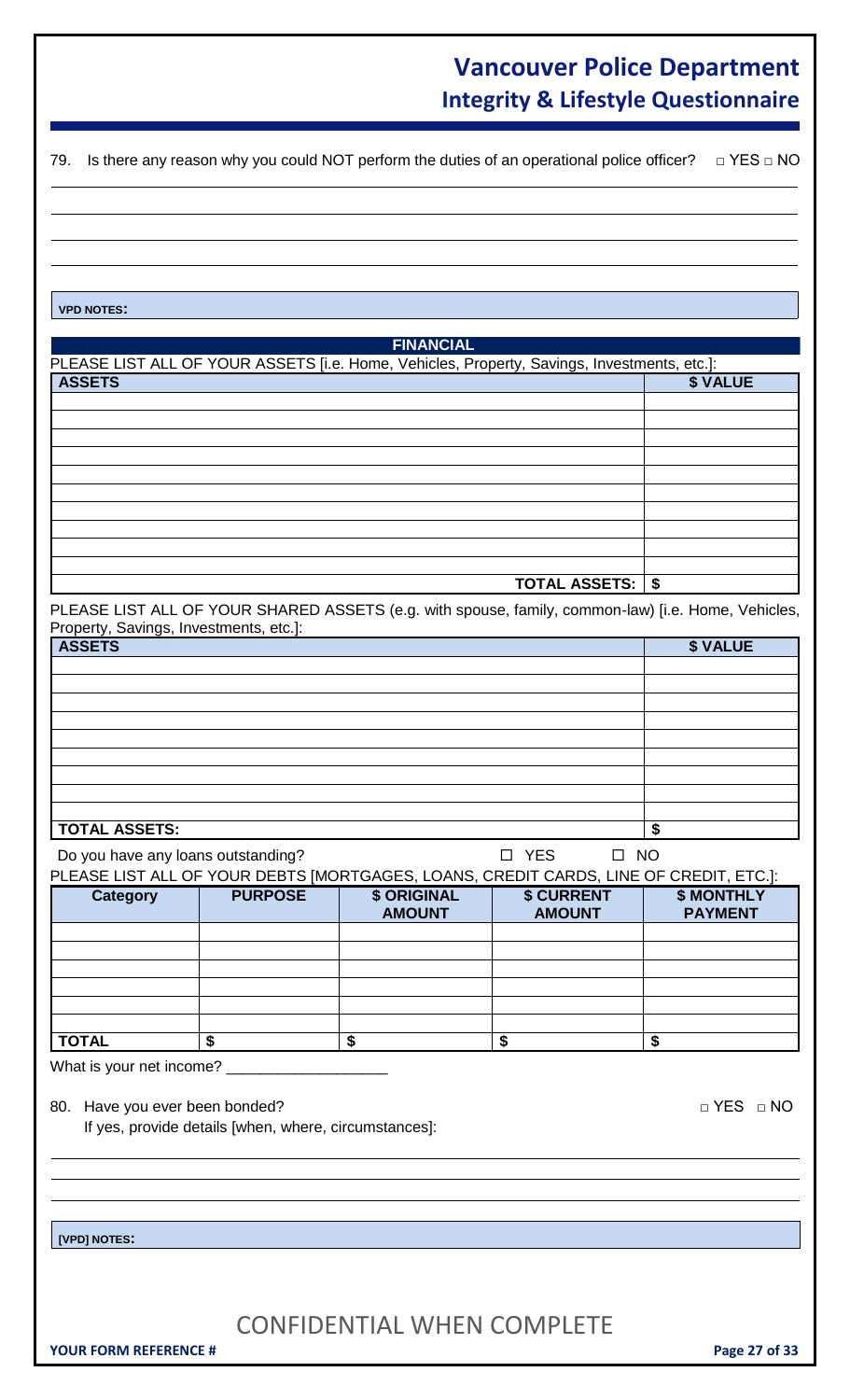|     | 81. Have you ever declared bankruptcy?<br>If yes, provide details [when, where, circumstances]:                                                                      | $\Box$ YES $\Box$ NO |
|-----|----------------------------------------------------------------------------------------------------------------------------------------------------------------------|----------------------|
|     |                                                                                                                                                                      |                      |
|     |                                                                                                                                                                      |                      |
|     | [VPD] NOTES:                                                                                                                                                         |                      |
|     | 82. Has a collection agency ever collected or attempted to collect an outstanding debt from you? □ YES □ NO<br>If yes, provide details [when, where, circumstances]: |                      |
|     | [VPD] NOTES:                                                                                                                                                         |                      |
| 83. | Have you ever knowingly written an NSF cheque?<br>If yes, provide details [when, where, circumstances]:                                                              | DYES DNO             |
|     |                                                                                                                                                                      |                      |
|     | [VPD] NOTES:                                                                                                                                                         |                      |
| 84. | Have you ever received Worker's Compensation Board or WorkSafeBC benefits?<br>If yes, provide details [when, where, circumstances]:                                  | $\Box$ YES $\Box$ NO |
|     |                                                                                                                                                                      |                      |
|     | [VPD] NOTES:                                                                                                                                                         |                      |
|     |                                                                                                                                                                      |                      |
| 85. | <b>GENERAL INFORMATION</b><br>Do you belong to any clubs or organizations [other than religious or political]?<br>If yes, please provide details.                    | $\Box$ YES $\Box$ NO |
|     |                                                                                                                                                                      |                      |
|     | [VPD] NOTES:                                                                                                                                                         |                      |
| 86. | Have you ever been refused entry into any country?<br>If yes, please provide details including year, country, port of entry denied into, and reason.                 | $\Box$ YES $\Box$ NO |
|     |                                                                                                                                                                      |                      |
|     |                                                                                                                                                                      |                      |
|     | [VPD] NOTES:                                                                                                                                                         |                      |
|     | <b>CONFIDENTIAL WHEN COMPLETE</b>                                                                                                                                    |                      |
|     | <b>YOUR FORM REFERENCE #</b>                                                                                                                                         | Page 28 of 33        |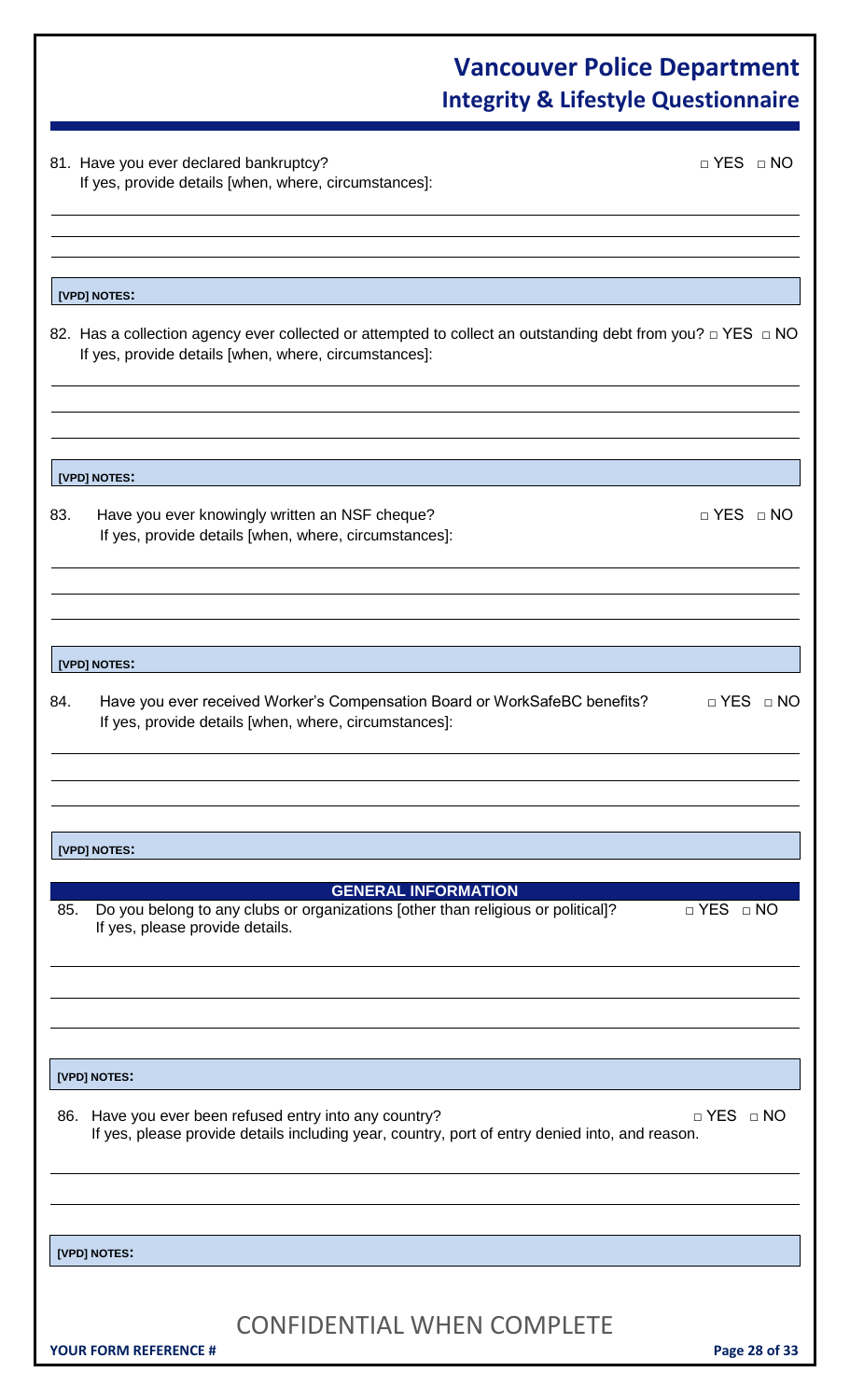| <b>Vancouver Police Department</b>             |
|------------------------------------------------|
| <b>Integrity &amp; Lifestyle Questionnaire</b> |

| 87. | Are you aware of any reason why you may be disqualified as a potential police officer?<br>If yes, please provide details.         | □ YES □ NO           |  |
|-----|-----------------------------------------------------------------------------------------------------------------------------------|----------------------|--|
|     |                                                                                                                                   |                      |  |
|     |                                                                                                                                   |                      |  |
|     |                                                                                                                                   |                      |  |
|     | [VPD] NOTES:                                                                                                                      |                      |  |
|     |                                                                                                                                   |                      |  |
|     | 88. Are you currently or have you in the past been involved in a civil lawsuit either as the<br>plaintiff, defendant or witness?  | DYES DNO             |  |
|     |                                                                                                                                   |                      |  |
|     |                                                                                                                                   |                      |  |
|     |                                                                                                                                   |                      |  |
|     | [VPD] NOTES:                                                                                                                      |                      |  |
|     | 89. Has your status in Canada ever been investigated by a hearing or tribunal?<br>If yes, by what agency? Please provide details. | $\Box$ YES $\Box$ NO |  |
|     |                                                                                                                                   |                      |  |
|     |                                                                                                                                   |                      |  |
|     |                                                                                                                                   |                      |  |
|     |                                                                                                                                   |                      |  |
|     | [VPD] NOTES:                                                                                                                      |                      |  |
|     |                                                                                                                                   |                      |  |
|     |                                                                                                                                   |                      |  |
|     |                                                                                                                                   |                      |  |
|     |                                                                                                                                   |                      |  |
|     |                                                                                                                                   |                      |  |
|     |                                                                                                                                   |                      |  |
|     |                                                                                                                                   |                      |  |
|     |                                                                                                                                   |                      |  |
|     |                                                                                                                                   |                      |  |
|     |                                                                                                                                   |                      |  |
|     |                                                                                                                                   |                      |  |
|     |                                                                                                                                   |                      |  |
|     |                                                                                                                                   |                      |  |
|     |                                                                                                                                   |                      |  |
|     |                                                                                                                                   |                      |  |
|     |                                                                                                                                   |                      |  |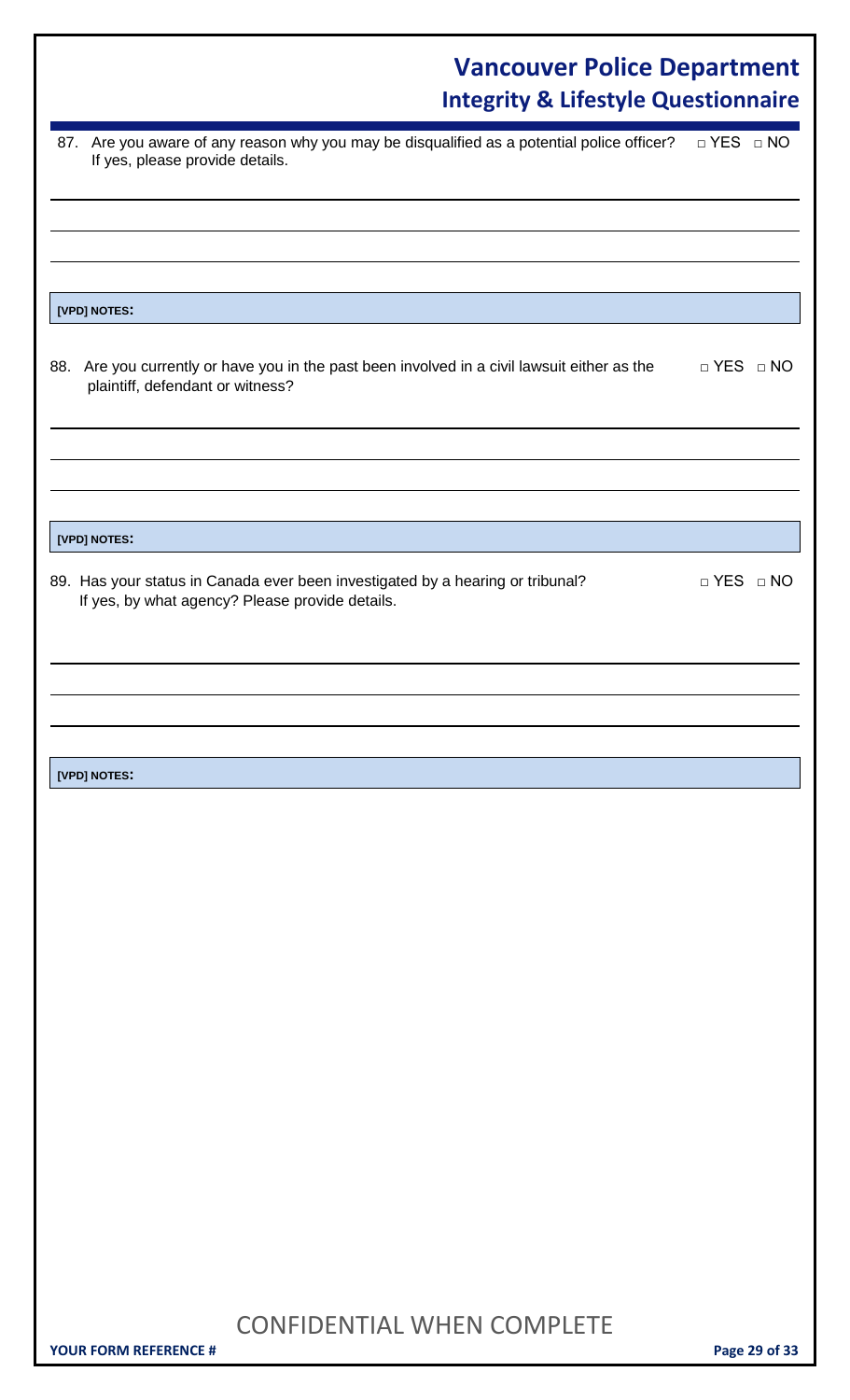|                                       | <b>BACKGROUND CHECK</b>                                                                                                                                                                                                                                                                                                                                                                                                                                                                                                                                                                                                                                                                                                                                                                                                                                                                                                                                                                                                                                                                                                                                                                      |
|---------------------------------------|----------------------------------------------------------------------------------------------------------------------------------------------------------------------------------------------------------------------------------------------------------------------------------------------------------------------------------------------------------------------------------------------------------------------------------------------------------------------------------------------------------------------------------------------------------------------------------------------------------------------------------------------------------------------------------------------------------------------------------------------------------------------------------------------------------------------------------------------------------------------------------------------------------------------------------------------------------------------------------------------------------------------------------------------------------------------------------------------------------------------------------------------------------------------------------------------|
| grounds for termination of your file. | A background check is part of the selection process. It involves a detailed and thorough investigation<br>of your history. Is there any information you wish to add or disclose on your Personal Disclosure Form<br>that the Vancouver Police Department should be aware of at this time? Remember, non-disclosure is<br>$\square$ Yes<br>$\square$ No<br>If yes, provide details.                                                                                                                                                                                                                                                                                                                                                                                                                                                                                                                                                                                                                                                                                                                                                                                                           |
|                                       |                                                                                                                                                                                                                                                                                                                                                                                                                                                                                                                                                                                                                                                                                                                                                                                                                                                                                                                                                                                                                                                                                                                                                                                              |
|                                       |                                                                                                                                                                                                                                                                                                                                                                                                                                                                                                                                                                                                                                                                                                                                                                                                                                                                                                                                                                                                                                                                                                                                                                                              |
|                                       | SHOULD YOU HAVE ANY QUESTIONS, CONCERNS, OR ANYTHING TO ADD TO THIS DOCUMENT,<br>YOU ARE ADVISED TO CONTACT THE VANCOUVER POLICE RECRUITING UNIT. ALL ISSUES MUST BE<br>DISCLOSED IN ADVANCE OF THE POLYGRAPH EXAMINATION OR DISQUALIFICATION WILL BE CONSIDERED.                                                                                                                                                                                                                                                                                                                                                                                                                                                                                                                                                                                                                                                                                                                                                                                                                                                                                                                            |
|                                       | <b>CLOSING DECLARATION</b>                                                                                                                                                                                                                                                                                                                                                                                                                                                                                                                                                                                                                                                                                                                                                                                                                                                                                                                                                                                                                                                                                                                                                                   |
| Department.                           | I hereby certify that the answers given by me in this integrity and lifestyle questionnaire are correct and<br>that all statements in this integrity and lifestyle questionnaire are true and complete. Employment with<br>the Vancouver Police Department is contingent upon successful completion of all phases of the<br>application process. I understand that deceit, dishonesty or non-disclosure concerning questions in<br>this document, or during any other stage of the application process, will result in my disqualification<br>from this and any other future competitions or will result in dismissal. I understand that any information<br>received from inquiries made concerning statements in this questionnaire will not be disclosed to me.<br>I understand that information supplied in this document and obtained during the application process<br>will be considered in the context of the competition and will be held in confidence under those<br>circumstances; with the exception that this information may be made available to other police agencies<br>in Canada and, if applicable any future employment or volunteer positions with the Vancouver Police |
| NAME OF APPLICANT [PLEASE PRINT]      | DATE OF APPLICATION [YY-MMM-DD]                                                                                                                                                                                                                                                                                                                                                                                                                                                                                                                                                                                                                                                                                                                                                                                                                                                                                                                                                                                                                                                                                                                                                              |
| <b>APPLICANT SIGNATURE</b>            |                                                                                                                                                                                                                                                                                                                                                                                                                                                                                                                                                                                                                                                                                                                                                                                                                                                                                                                                                                                                                                                                                                                                                                                              |
|                                       |                                                                                                                                                                                                                                                                                                                                                                                                                                                                                                                                                                                                                                                                                                                                                                                                                                                                                                                                                                                                                                                                                                                                                                                              |
|                                       |                                                                                                                                                                                                                                                                                                                                                                                                                                                                                                                                                                                                                                                                                                                                                                                                                                                                                                                                                                                                                                                                                                                                                                                              |
|                                       |                                                                                                                                                                                                                                                                                                                                                                                                                                                                                                                                                                                                                                                                                                                                                                                                                                                                                                                                                                                                                                                                                                                                                                                              |
|                                       |                                                                                                                                                                                                                                                                                                                                                                                                                                                                                                                                                                                                                                                                                                                                                                                                                                                                                                                                                                                                                                                                                                                                                                                              |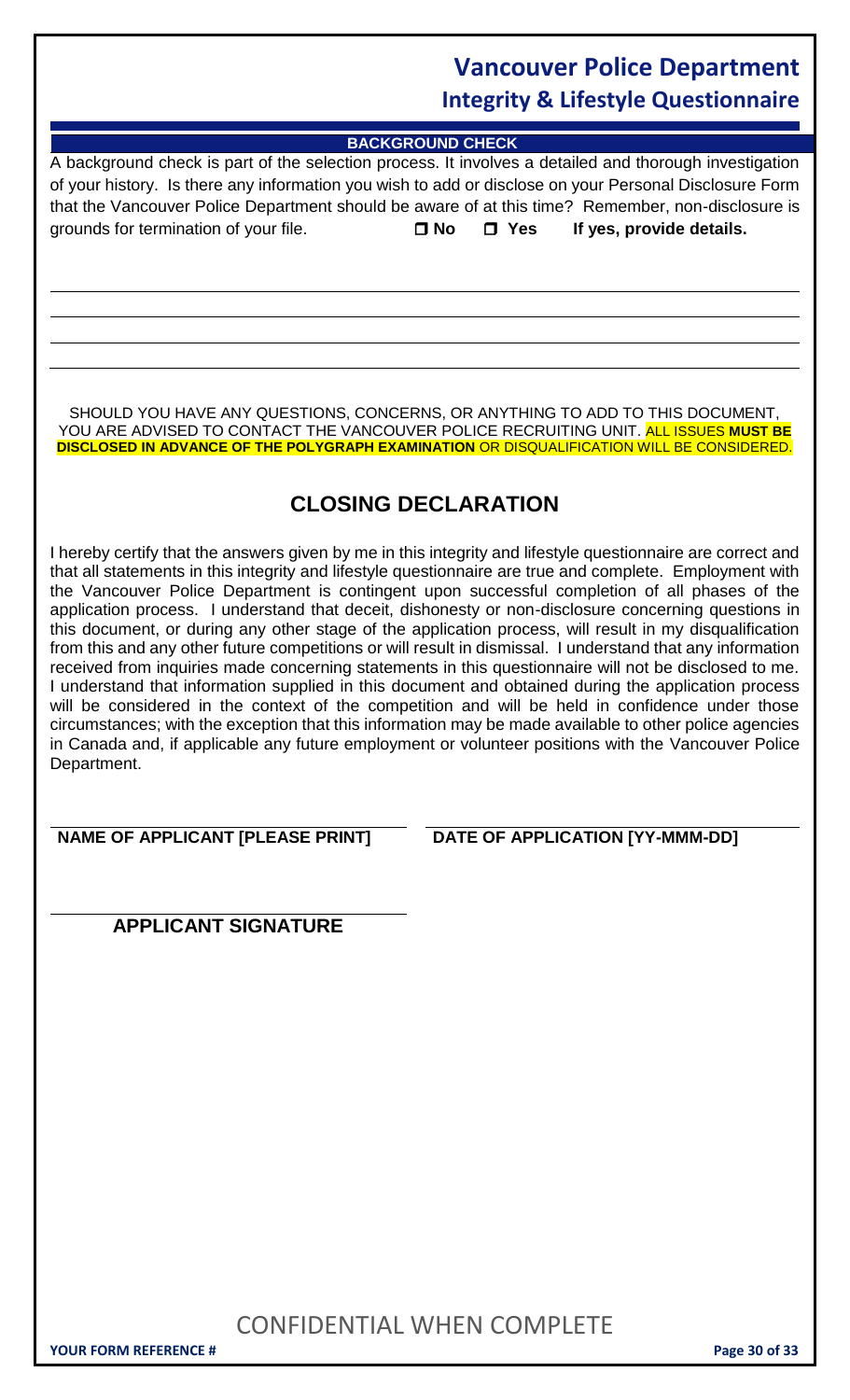# **SECTION 2 – EXPERIENCED/EXEMPT APPLICANTS ONLY This section is only applicable for those applicants applying for the position of Police Constable – Experienced, or those who have prior Peace Officer Service (Military Police, Customs, Sheriffs, Corrections, Conservation Officer, Special Municipal Constable etc.) If you are an experienced/exempt police applicant, please complete the following 13 questions. If you are not an experienced/exempt police applicant, you do not need to complete nor submit pages 31-33.** 1. When and where did you receive your police officer recruit training? 2. In total, how many years of service do you have? 3. What is your current rank? 4. Why do you want to leave your current agency?

#### CONFIDENTIAL WHEN COMPLETE

**YOUR FORM REFERENCE # Page 31 of 33**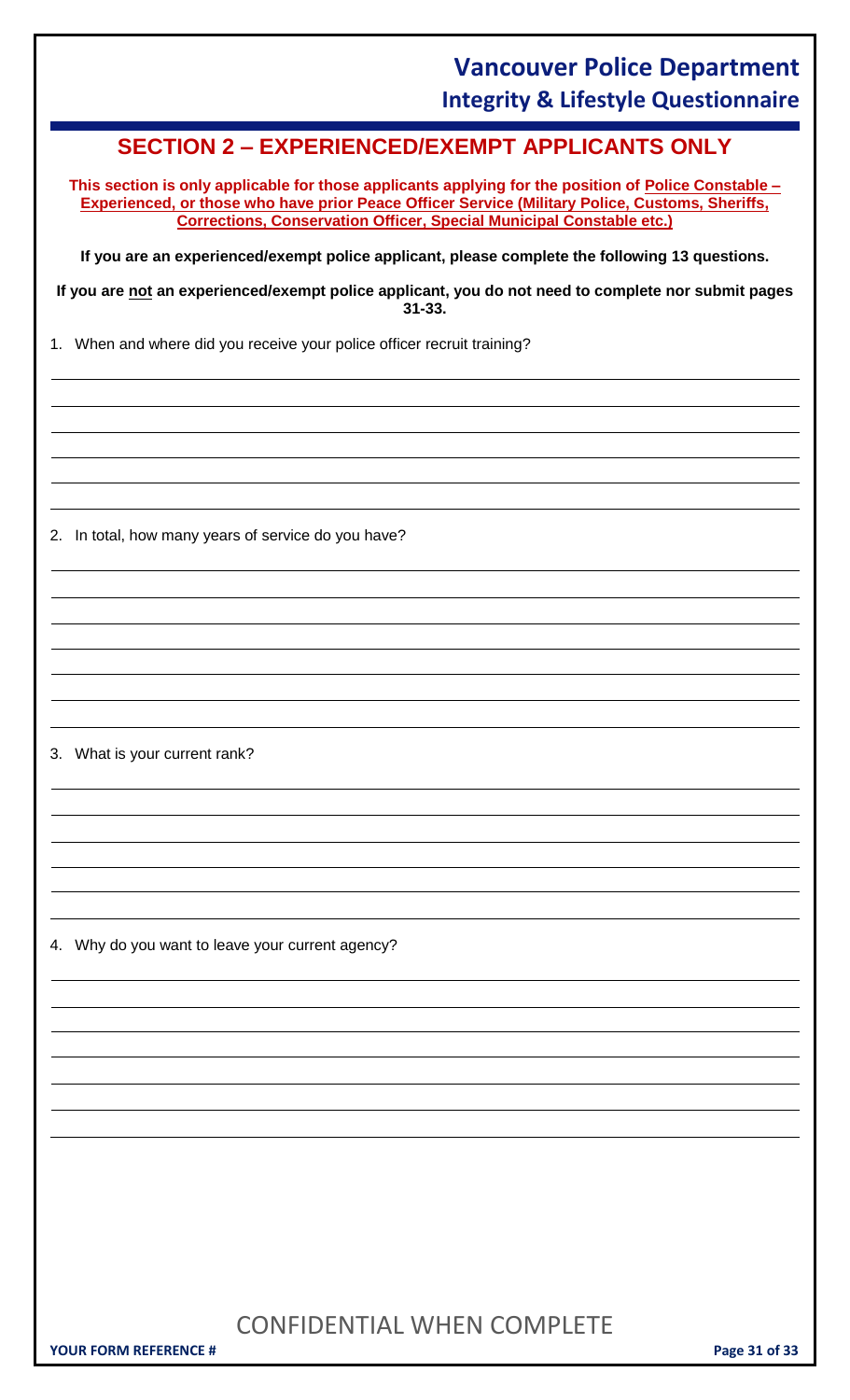| 5. Are you currently the subject of an internal or external investigation?<br>If yes, please provide details [when, where & circumstances]:                                                                                                                                              | □ YES □ NO           |                      |
|------------------------------------------------------------------------------------------------------------------------------------------------------------------------------------------------------------------------------------------------------------------------------------------|----------------------|----------------------|
|                                                                                                                                                                                                                                                                                          |                      |                      |
|                                                                                                                                                                                                                                                                                          |                      |                      |
|                                                                                                                                                                                                                                                                                          |                      |                      |
| 6. Have you been formally investigated for any situations arising out of your service as a police officer?<br>If yes, please provide details [when, where & circumstances]:                                                                                                              | $\neg$ YES $\neg$ NO |                      |
|                                                                                                                                                                                                                                                                                          |                      |                      |
|                                                                                                                                                                                                                                                                                          |                      |                      |
| 7. Have you been disciplined while employed as a police officer?<br>If yes, please provide details [when, where & circumstances]:                                                                                                                                                        | □ YES □ NO           |                      |
|                                                                                                                                                                                                                                                                                          |                      |                      |
|                                                                                                                                                                                                                                                                                          |                      |                      |
| 8. Have you committed, or witnessed a fellow officer commit, any criminal acts while employed as a police<br>officer that, if detected, could have resulted in prosecution?<br>If yes, please provide details [when, where & circumstances]:                                             | $\neg$ YES $\neg$ NO |                      |
|                                                                                                                                                                                                                                                                                          |                      |                      |
|                                                                                                                                                                                                                                                                                          |                      |                      |
| 9. Have you ever contravened workforce policy (i.e. mishandled evidence/exhibits, accepted a kickback,<br>permitted unauthorized people in cars and/or buildings, falsified reports, and accessed systems without<br>authorizations) during your duties for personal use and/or benefit? |                      | $\Box$ YES $\Box$ NO |
| If yes, please provide details [when, where & circumstances]:                                                                                                                                                                                                                            |                      |                      |
|                                                                                                                                                                                                                                                                                          |                      |                      |
|                                                                                                                                                                                                                                                                                          |                      |                      |
| <b>CONFIDENTIAL WHEN COMPLETE</b><br><b>YOUR FORM REFERENCE #</b>                                                                                                                                                                                                                        |                      | Page 32 of 33        |